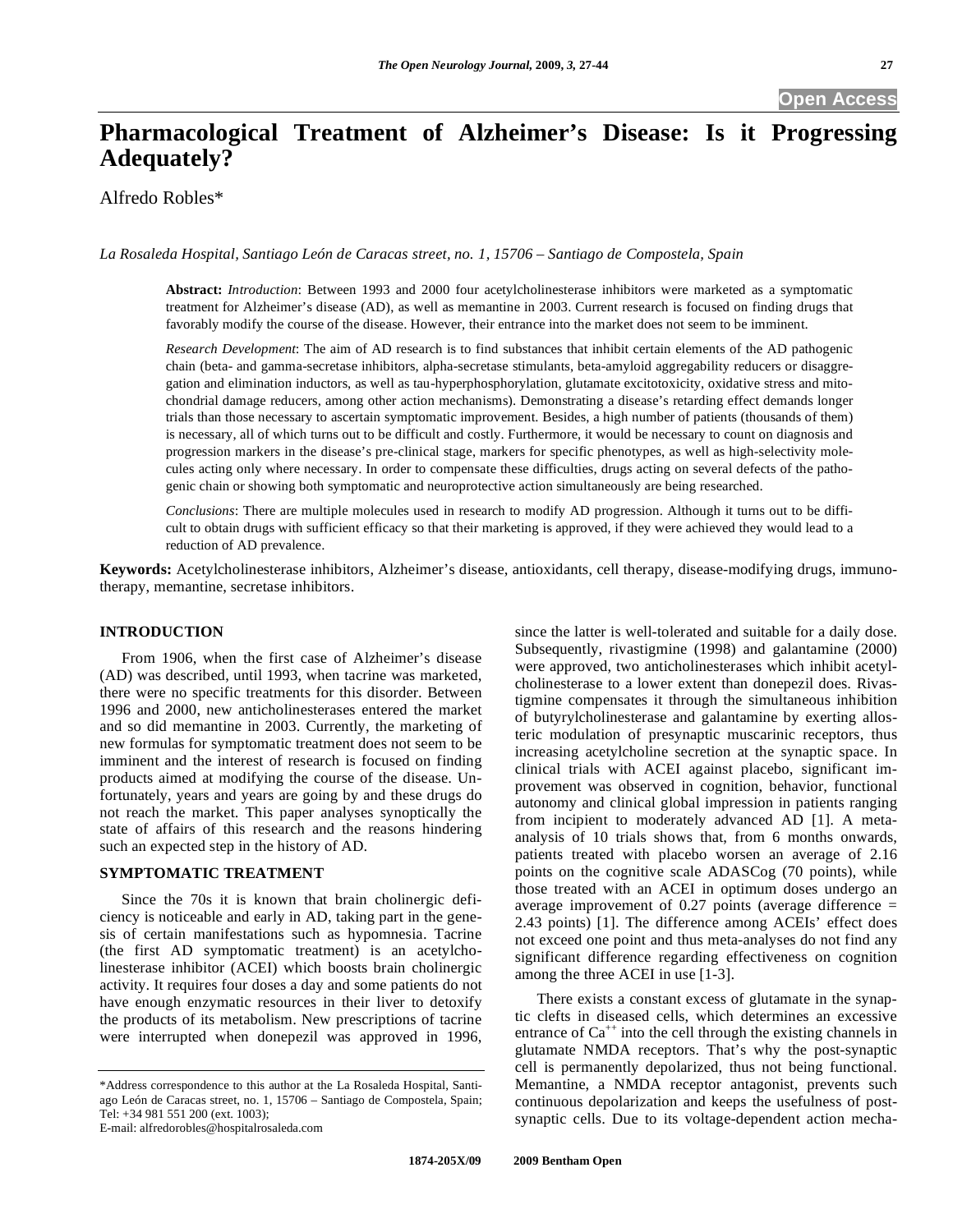|  |  | Table 1. Drugs with Symptomatic and Neuroprotective Action |  |
|--|--|------------------------------------------------------------|--|
|--|--|------------------------------------------------------------|--|

|                           | Action                                                                                                                    |
|---------------------------|---------------------------------------------------------------------------------------------------------------------------|
| Dimebolin                 | $ACEI$ + inhibitor of calcium L-channels and NMDA receptors                                                               |
| Huperzine A               | $ACEI$ + antioxidant and stimulant of muscarinic and nerve growth factor receptors                                        |
| Phenserine                | $ACEI + sAPP-\beta$ and $\beta A$ reducer                                                                                 |
| Memoquin                  | $ACEI + I-BACE$ , antioxidant and $\tau$ -hyperphosphorylation reducer                                                    |
| Bis-tacrine               | tacrine dimmer. ACEI + I-BACE-1 and anti-NMDA                                                                             |
| Lipocrine                 | tacrine (ACEI) and lipoic acid (antioxidant) hybrid                                                                       |
| Tacrine-melatonin hybrids | $ACEI + antioxidants$                                                                                                     |
| Ladostigil                | rivastigmine (ACEI) and rasagiline (antioxidant) hybrid                                                                   |
| Memantine                 | anti-NMDA + PP-2A stimulant (it decreases neurofibrillary degeneration), oxidative stress and activated microglia reducer |

 $sAPP-B: \beta$  variant of the soluble APP.

nism, low-moderate affinity towards NMDA receptors and a fast channel-blocking/unblocking kinetics, when a stimulus from the pre-synaptic cell arrives, it allows the opening of the  $Ca^{++}$  channels and a normal action potential takes place in the post-synaptic neuron [4]. Thus, a population of neurons which had already lost their activity is able to prolong it due to the action of memantine. This explains its positive effect on cognition and functional autonomy [5, 6] as well as on behavior [7-9], allowing it to be marketed in 2003 for the treatment of patients in moderately advanced and advanced stages (with scores in the Folstein mini-mental state examination —MMSE— below 15). A meta-analysis of studies including patients with less advanced AD developed in 2007 allowed to extend its use to moderate AD (MMSE scores ranging between 15 and 19) [5, 10].

 Although ACEI are more effective during initial stages of dementia and memantine in its advanced stages, both treatments are effective throughout the whole evolution of the Alzheimer's disease. In fact, the US Food and Drug Administration (FDA) approved in 2007 the use of donepezil in advanced AD and, when experimentation with memantine in incipient AD prolongs, the positive effect obtained in the trials carried out so far could be verified [6, 11-13].

### **ADVANCES IN SYMPTOMATIC TREATMENT**

 Immediate marketing of new symptomatic treatments for AD does not seem foreseeable. However, the use of the ACEI available might be extended to the advanced stages of the disorder, following the path of donepezil. The appearance of new formats in 2007 and 2008 (galantamine in sustained-release capsules, donepezil in *flas* and rivastigmine patches) has increased the treatment's tolerability, comfort and compliance. Memantine shows high tolerability and effectiveness in daily dose [14, 15], so that such a dosage has been accepted since 2008.

 Some of the drugs researched to modify the course of AD have symptomatic effects (Table **1**). If any of them were used as a progression modifier, it would also increase at the same time the arsenal of symptomatic treatments. It may also

| Genes in which Determining Mutations and Susceptibility Polymorphisms (Associated to a Higher or Lower Risk) |
|--------------------------------------------------------------------------------------------------------------|

| Gene              | Protein                                                 | <b>Chromosome</b> | <b>Known FAD Pathogenic Mutations*</b> |                 |        |
|-------------------|---------------------------------------------------------|-------------------|----------------------------------------|-----------------|--------|
| PSEN <sub>2</sub> | presenilin 2                                            |                   | 14                                     |                 |        |
| <b>PSEN1</b>      | presenilin 1                                            | 14                | 173                                    |                 |        |
| <b>APP</b>        | βA precursor protein                                    | 21                | 30                                     |                 |        |
|                   |                                                         |                   | $SA**$                                 | OR <sup>a</sup> | $OR^b$ |
| <b>APOE</b>       | apolipoprotein E                                        | 19                | $\epsilon$ 4 vs $\epsilon$ 3           | 3.68            | 3.81   |
| <b>CHRNB2</b>     | β2 subunit of the neuronal nicotinic receptor<br>T vs G |                   | 0.67                                   | 0.69            |        |
| GAB2              | GRB2 associated binding protein 2                       | 11                | T vs G                                 | 0.84            | 0.81   |
| CH25H             | cholesterol 25-hydroxylase                              | 10                | T vs C<br>1.44                         |                 | 1.38   |
| <b>SORL1</b>      | Sortilin-related receptor                               | 11                | 0.9<br>0.7<br>G vs C                   |                 |        |
| <b>CALHM1</b>     | calcium homeostasis modulator 1<br>10<br>T vs C<br>1.42 |                   | 1.42                                   |                 |        |
| CST3              | 20<br>cystatin C<br>$C$ vs $G$                          |                   | 1.23                                   | 1.28            |        |
| ACE               | angiotensin I converting enzyme 1                       | 17                | 0.79<br>$C$ vs $T$<br>0.83             |                 |        |
| PGBD1             | piggyBac transposable element derived 1<br>6            |                   | 1.25<br>1.25<br>A vs G                 |                 |        |
| <b>MAPT/STH</b>   | microtubule-associated protein t/saitohin               | 17                | 1.24<br>T vs C<br>1.24                 |                 |        |

\*: Taken from http://www.molgen.ua.ac.be/ADMutations/ in November 2008.

\*\*: Among the numerous genes in which susceptibility polymorphisms to develop sporadic AD have been found, we have pointed out those 10 genes which, up to now, have shown a greater degree of association (taken from http://www.alzforum.org/res/com/gen/alzgene/ in November 2008).

FAD: familial Alzheimer's disease. OR<sup>a</sup>, OR<sup>b</sup>: *Odds ratio* obtained from the meta-analysis of all available studies (a) and studies on Caucasians (b). SA: susceptibility alleles.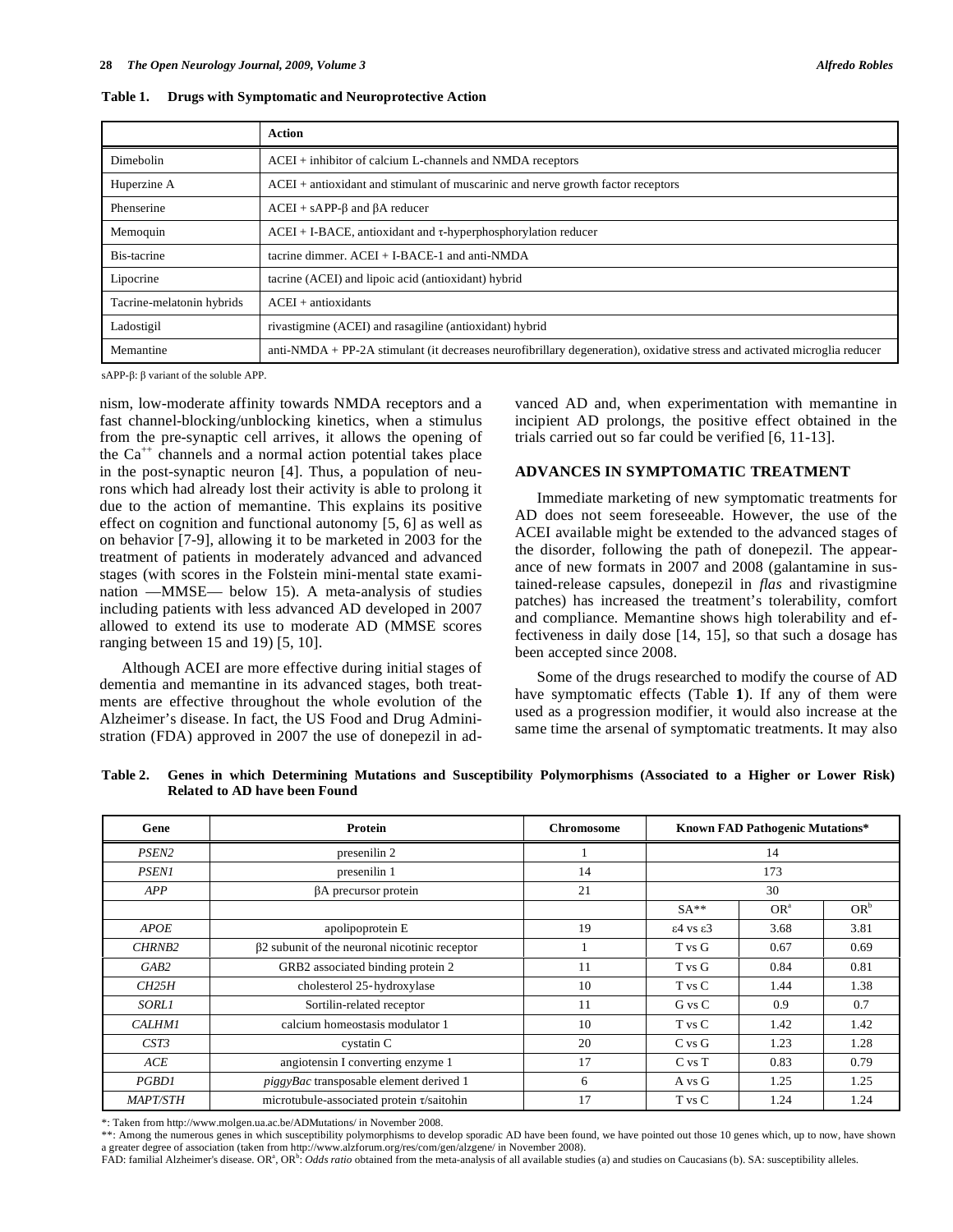#### **Table 3. Some of the Pathological Events that Take Place in AD**

| Abnormal hydrolysis of APP ( $\beta$ -secretase and $\gamma$ -secretase) $\rightarrow \beta A$ production ( $\beta A_{40}$ , $\beta A_{42}$ ) |
|-----------------------------------------------------------------------------------------------------------------------------------------------|
| Fibrillogenesis: polymerization and formation of $\beta A$ oligomers                                                                          |
| Aggregation $\rightarrow$ final formation of neuritic plaques                                                                                 |
| Neurofibrillary degeneration: hyperphosphorylation of $\tau$ -protein $\rightarrow$ neurofibrillary tangles                                   |
| Glutamate excess in synapses $\rightarrow$ excitotoxicity                                                                                     |
| Activation of microglia and presence of inflammatory proteins                                                                                 |
| Imbalance in intracellular ion homeostasis (calcium, copper, iron, zinc)                                                                      |
| Oxidative stress $\rightarrow$ free radicals toxicity                                                                                         |
| Alterations of the mitochondrial membrane $\rightarrow$ failure of the cellular energetic system                                              |

be that the symptomatic effect achieved will be precisely that which would allow them to enter the market.

# **TREATMENTS THAT MODIFY THE EVOLUTION OF THE DISEASE**

 The knowledge of the etiopathogeny of AD is gradually increasing. A large number of mutations that lead to the development of familial AD, and numerous susceptibility polymorphisms that increase the risk of suffering sporadic AD, have already been identified (Table **2**). An early and essential phenomenon is the formation of beta-amyloid  $(\beta A)$  and its aggregation, followed by a sequence of pathological events that lead to cell dysfunction and, subsequently, to premature cell death (Table **3**). Certain susceptible brain regions are affected first, and the topographical expansion follows a regular chronology in typical cases [16, 17]. Researchers try to intervene in the steps of this pathogenic chain in order to slow down its morbid process. However, it is known that the administration of a neuroprotective drug does not necessarily involve any modification in the evolution of the disease and, when such a modification is achieved, it frequently does not take place to a significant degree.

 The symptomatic treatment acts by reducing a neurochemical imbalance which gives rise to particular symptoms (Fig. **1**). When the treatment is withdrawn, its beneficial effect disappears (Fig. **2.4**). When a drug improves the condition of AD patients, it is sometimes doubtful if the improvement is due to a symptomatic action or to a modification in the course of the disease, or if both effects act together [18]. There are some aspects of the evolution that are useful in checking if the course of the disease is changing [18-21]:

- a) If a drug extends the time that elapses until a developmental moment is reached (a further stage of dementia, the need to be institutionalized, death, etc.), we may attribute evolution-modifying properties to it, once we have excluded the intervention of any other influent factor.
- b) A slower progression than expected also suggests that the drug is not merely symptomatic. In an evolutionary diagram, a progressively wider difference between the functional capacity of medicated and unmedicated patients would be observed (diverging lines) (Fig. **3.4** and **3.5**). If progression speed is deducted from the slope of the evolution line, it is then

necessary to compare the evolution of patients in equivalent clinical stages.

- c) When a solely symptomatic drug is stopped, the evolution curve will quickly overlap that of the untreated patients (Fig. **2.4**). The improvement (or less impairment) achieved by an evolution-modifier drug does not disappear, or it does only partially, after being stopped (Fig. **2.5**).
- d) Patients receiving a symptomatic treatment, once the necessary time to reach its maximum effect has gone by, should be comparable to other patients who are in the same stage of the disease and began the same treatment before. If the former are in a worse situation than the latter, it should then be inferred that the treatment modifies the course of the disease and, for such a reason, its early onset has long-lasting accumulative effects (Fig. **4**).
- e) Paraclinical parameters acting as progression markers should show progression slowness in patients receiving drugs which modify the course of the disease. Magnetic resonance image of the hippocampal region, positron emission tomography (PET) with markers of amyloid plaques, or modifications of  $\beta A_{42}$ and tau or phospho-tau in cerebrospinal fluid are some useful elements for this purpose, although their validity has not been fully proven yet [20, 22]. Tests based on cerebral metabolism or perfusion (FDG-PET or HMPAO-SPECT, for instance) do not have the same validity, since some symptomatic treatments can modify them [18].

## **I. Neuroprotective Action of Drugs Approved for the Symptomatic Treatment of AD**

 Several evidences point out that ACEI and memantine have a modifying effect on the evolution of AD. O. Lopez *et al.* have observed a higher interval until the patients administered ACEI are admitted to a nursing home [23] and, if memantine is added, such an interval is significantly higher and, moreover, survival time is also extended (paper by OL Lopez *et al.* read at the 60<sup>th</sup> Annual Meeting of the American Academy of Neurology, April 2008).

• *Donepezil* acts on the deep region of the acetylcholinesterase, where the acetylcholine is hydrolyzed, and on the surface area that interacts with  $\beta A$  and facilitates its aggregation. Its double nature gives it,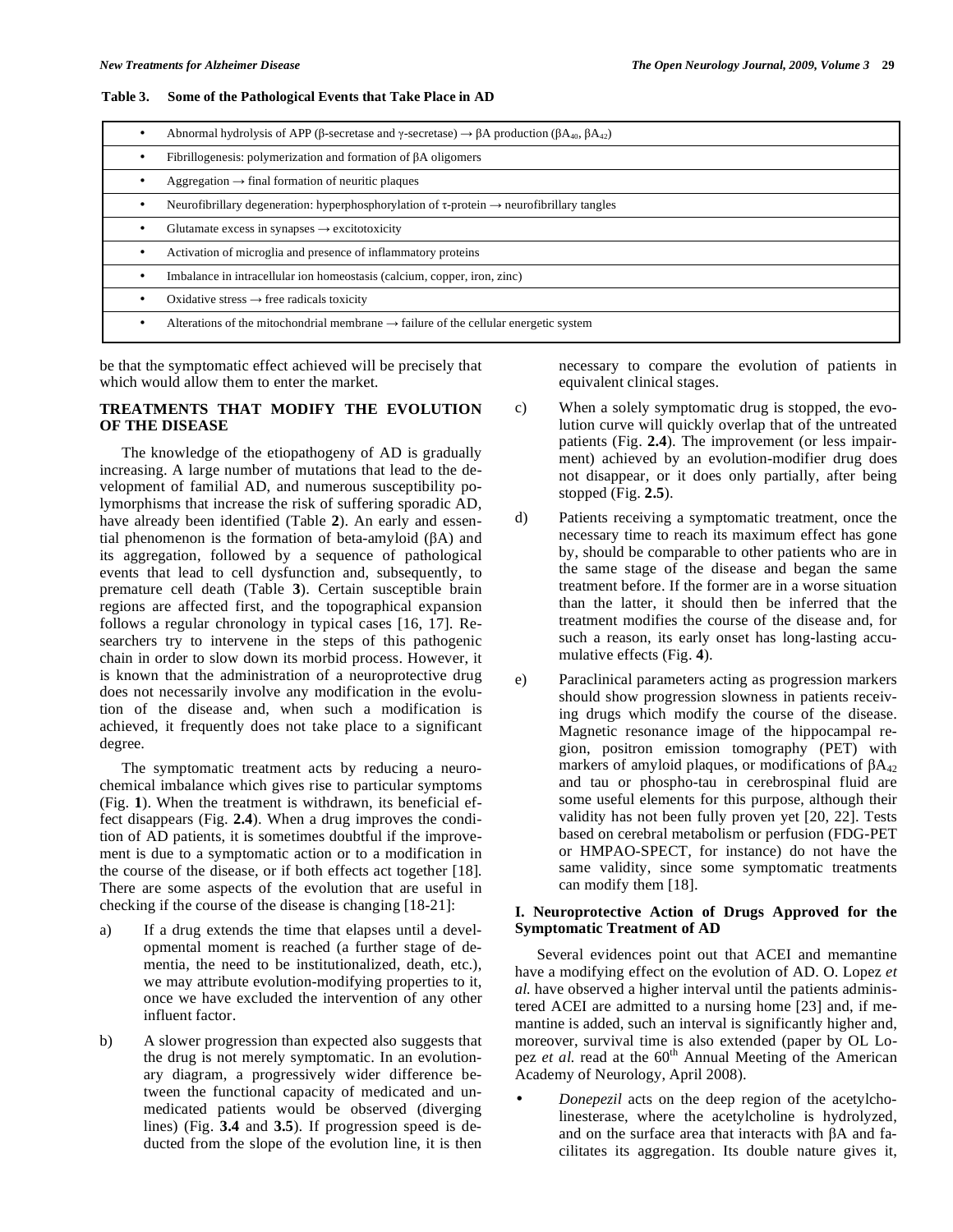

Fig. (1). Virtual graph (\*) of the possible effects of a symptomatic treatment. \*: In reality, the natural evolution of impairment is not lineal and varies according to the stage of the disease; however, the lineal diagram facilitates the conceptual understanding of the action of the drugs. 1: Cognitive decline related to ageing. 2: Cognitive and functional loss due to an untreated progressive disease. 3: The optimum effect of a solely symptomatic treatment is maintained throughout. 4: Symptomatic treatment may produce a transitory beneficial action (4a) or a long-lasting benefit but to a progressively lower degree (4b).



**Fig.** (2). Virtual graph (\*) of the possible effects of suspending a treatment with symptomatic effect. \*: In reality, the natural evolution of impairment is not lineal and varies according to the stage of the disease; however, the lineal diagram facilitates the conceptual understanding of the action of the drugs.

1: Cognitive decline related to ageing. 2: Cognitive and functional loss due to an untreated progressive disease. 3: Improvement produced by treatment. 4: If a treatment is only symptomatic, its action is lost when it is suspended and the patient follows the evolution of untreated patients. 5: If the treatment, apart from being symptomatic, also modifies the course of the disease, its symptomatic action is lost when it is suspended, but the modification already achieved is held and the patient follows a progression line that does not overlap that of untreated patients.

 apart from its symptomatic effect, a protective action against  $\beta A$  toxicity [24]. Other effects of donepezil, such as the stimulation of  $\alpha$ -7 nicotinic receptors (which induces overexpression of the antiapoptotic bcl-2 protein) [25, 26] or the activation of  $\sigma$ -1 receptors (which reduces lipid peroxidation in hippocampal regions) [27], contribute to its potential neuroprotection. These effects may explain that hippocampal atrophy is slower in patients treated with donepezil [28, 29]. In a 3-year follow-up of two groups of patients (some treated with donepezil the whole time and others only during the last two years), patients treated with the drug since the beginning of the project retained better cognitive function at the end of the 3 year period (according to MMSE) [30]. The cumulative effect after a longer drug exposure represents a possible evolutionary modification (Fig. **4**).

The dual action of *rivastigmine* consists of inhibiting the hydrolysis of acetylcholine by acetylcholinesterase and butyrylcholinesterase. Since butyrylcholinesterase has greater impact on the formation of neuritic plaques than acetylcholinesterase [31], its inhibition may contribute to the lower cortical temporoparietal atrophy observed in patients treated with rivastigmine [32]. In a 5-year follow-up of patients treated with rivastigmine, MMSE scores show an increasing difference from the expected scores of untreated individuals [33] (model 5b in Fig. **3**). The outcome should be interpreted cautiously due to the high number of patients lost during the follow-up period (basal sample: 1998, after 5 years: 83). In another study it was observed the evolution of patients who gave up the treatment prematurely, using three double-blind trials of rivastigmine against placebo; at the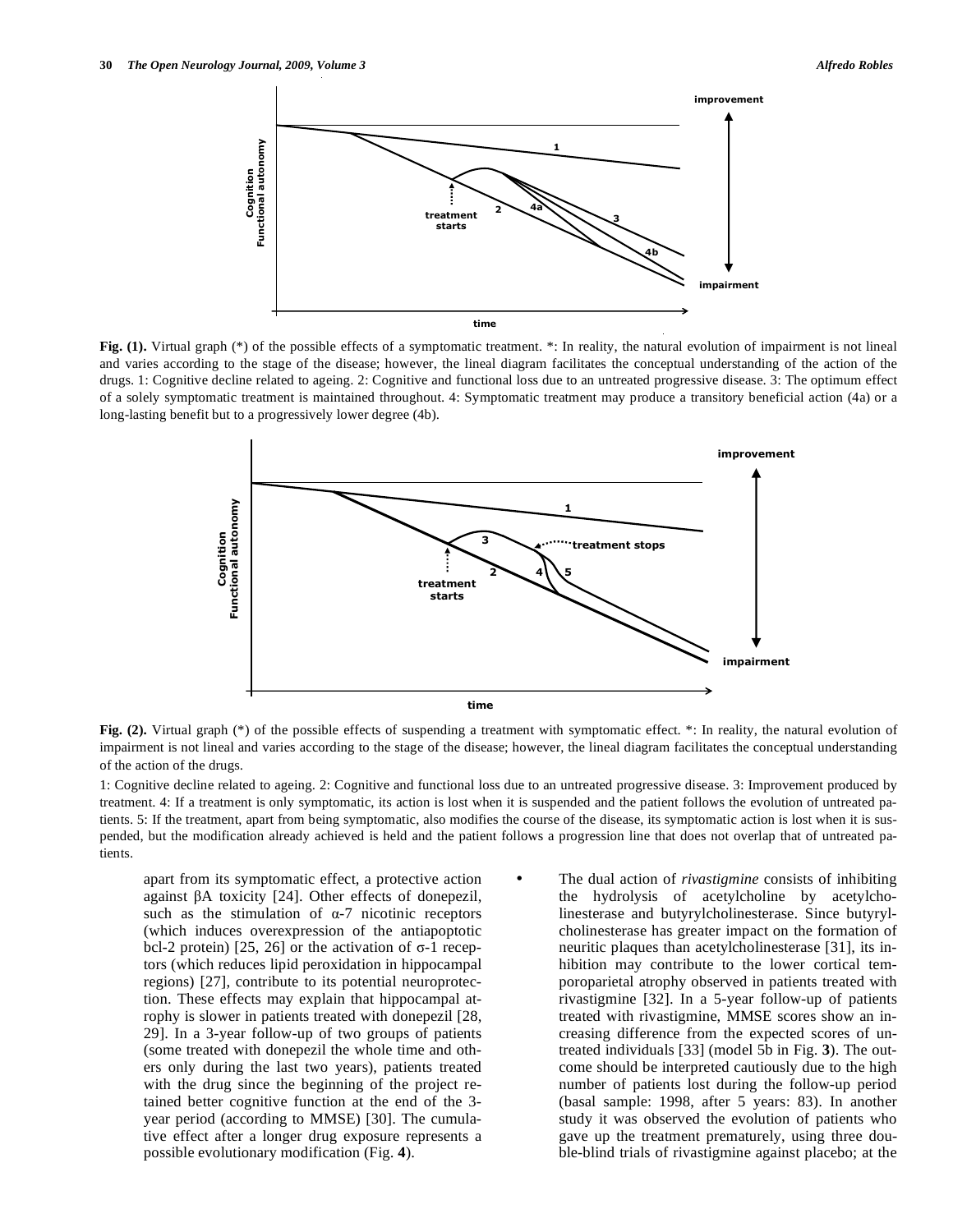

**Fig. (3).** Virtual graph (\*) of the possible effects of a treatment that modifies the evolution of the disease. \*: In reality, the natural evolution of impairment is not lineal and varies according to the stage of the disease; however, the lineal diagram facilitates the conceptual understanding of the action of the drugs. 1: Cognitive decline related to ageing. 2: Cognitive and functional loss due to an untreated progressive disease. 3: Effect of a curative treatment (reversible disease). 4: Action of a treatment that modifies impairment progression speed, either by recovering the physiological slope (optimum situation, 4a) or by reducing progression speed (4b). 5: A treatment may have both symptomatic and modifying effects on the evolution of the disease, so that, after achieving an initial symptomatic improvement, the patient shows a diverging progression line in comparison to that of untreated patients, regaining (5a) or not (5b) the physiological slope (1).



**Fig. (4).** Virtual graph (\*) of the possible effects of a symptomatic treatment. \*: In reality, the natural evolution of impairment is not lineal and varies according to the stage of the disease; however, the lineal diagram facilitates the conceptual understanding of the action of the drugs. 1: Cognitive decline related to ageing. 2: Cognitive and functional loss due to an untreated progressive disease. 3a: If a symptomatic treatment starts late, the improvement catches that of patients who began treatment earlier. 3b: If the treatment also modifies the course of the disease, its late onset does not allow reaching the benefit obtained with an earlier onset.

end of the  $26<sup>th</sup>$  week, those patients who had taken rivastigmine in any previous period showed superior cognitive performance (ADAScog) than those of the placebo group [34]. This outcome, according to the graph in Fig. (**2**), points out that rivastigmine modifies the course of the disease.

- The stimulation of  $\alpha$ -7 nicotinic receptors by *galantamine* enhances the expression of the antiapoptotic bcl-2 protein and has protective effects against glutamate excitotoxicity, stimulated by  $\beta$ A [25, 26, 35, 36]. In a 36-month follow-up of patients from two double-blind trials with galantamine against placebo of 6 and 3 months of duration, the scores on the cognitive scale ADAScog-11, which are always favorable to galantamine-treated patients, follow a diverging evolution in relation to the scores expected for untreated patients [37] (model 5b in Fig. **3**).
- In many pathological states of the nervous system, AD among them, excitotoxicity contributes to functional and structural damage. In these situations, *memantine* experimentally shows a protective effect. This protective effect is reinforced by its ability to reduce the action of the activated microglia [38] and because it stimulates protein phosphatase 2A, thus reducing tau phosphorylation [39, 40]. After a 28-week double-blind trial of memantine against placebo, a 24 week open study was carried out. Patients treated with the drug continued with medication and those receiving placebo changed to memantine. In the end, the patients treated since the  $29<sup>th</sup>$  week, in spite of having improved, did not reach the same beneficial situation regarding cognition and functional autonomy as those patients who had received memantine since the first day of the double-blind trial. The fact that no overlap took place between the curves may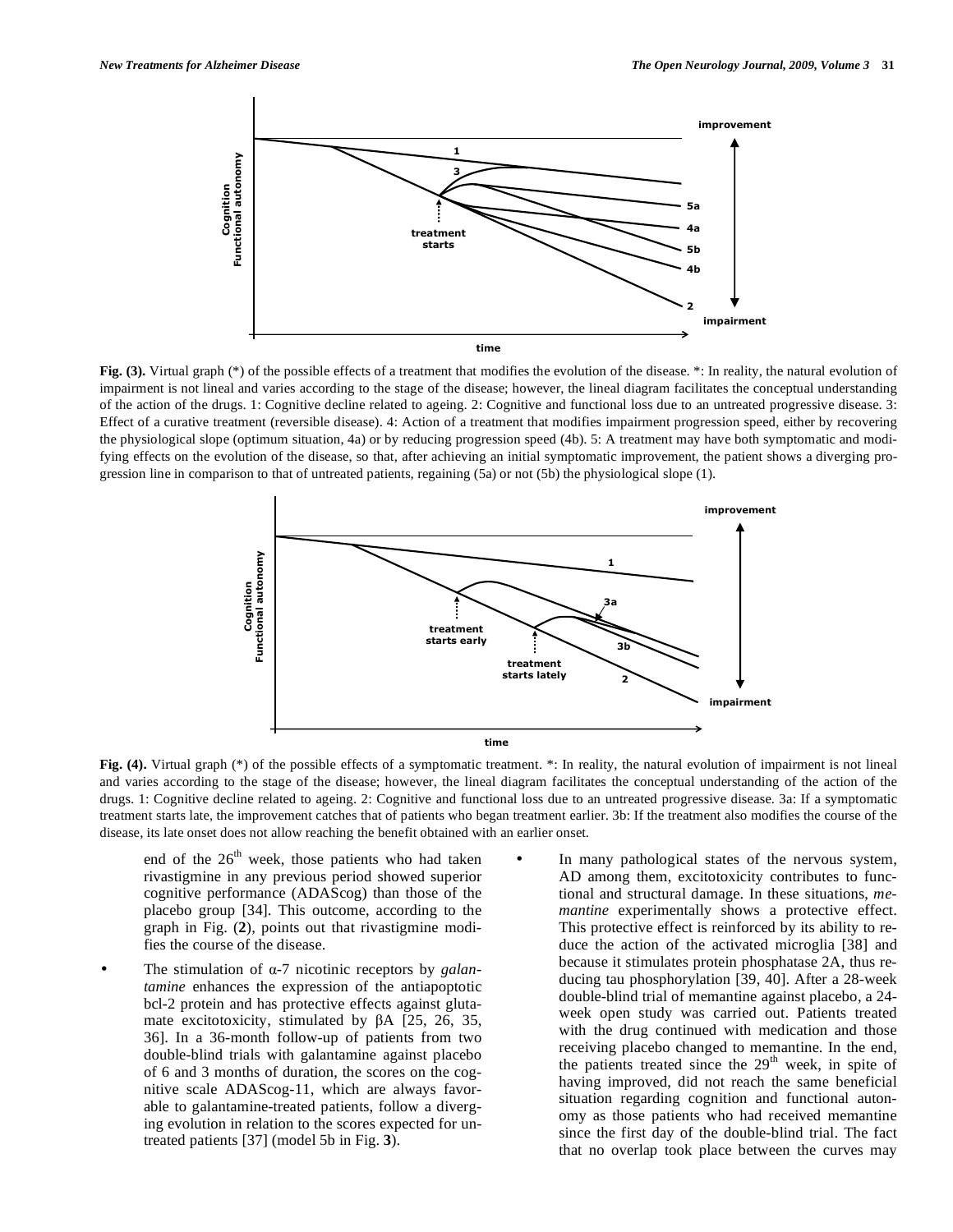point out that memantine exerts a modifying effect on the evolution of AD [41] (see Fig. **4**).

Patients with probable AD treated with combination therapy (ACEI plus memantine) showed significantly lower mean annualized rates of deterioration in functional capacity when compared to patients who received ACEI alone or no treatment [42].

# **II. Drugs Under Research for Modifying the Evolution of AD**

#### *II.A. Drugs to Reduce A Production*

Insoluble  $\beta A$  is formed because  $\gamma$ -secretases (presenilins) and β-secretases (BACE -β-site APP cleaving enzyme-) cut the transmembrane *amyloid precursor protein* (APP), releasing this intermediate fragment, instead of being done by  $\gamma$ and  $\alpha$  secretases, which release the soluble fragment APPs- $\alpha$ (Fig. 5). In the last few years, the strategy of inhibiting  $\gamma$ - or  $\beta$ -secretase has given a hint of hope in the treatment of AD. Most of  $\gamma$ -secretase inhibitors also inhibit the action of this enzyme on the notch protein and other protein substrates that take part in cell differentiation processes and therefore are not well tolerated (they produce alterations in thymus, intestine and spleen in experimental mice) [43-45]. For this reason, allosteric modulators or selective inhibitors of the  $\gamma$ secretase which acts on the APP are currently being synthesized [45-47]. The  $\gamma$ -secretase inhibitor *LY450139* has already started a phase-III trial. In the phase-II trial a tendency towards cognitive improvement and lower  $\beta A_{40}$  levels in blood and cerebrospinal fluid took place against placebo; however, no significant differences were reached [47]. The inhibitor may also cause eosinophilia and diarrhea and, in one case, death occurred after a digestive hemorrhage due to Barrett's esophageal ulcer developed during the treatment [47]. *Imatinib mesylate* (antineoplastic) has shown an inhibiting action of  $\gamma$ -secretase without altering the notch substrate, so that its experimentation in AD has been suggested [48]. Several experts think that the action on  $\beta$ -secretase would be better tolerated, having tested *BACE-1 inhibitors* (I-BACE1) [49] and antibodies against the BACE cleavage site of the APP [50]. The *GSK188909* I-BACE1, for instance, reduces  $\beta A$  load in transgenic mice [51], and CTS-21166 showed good tolerability and plasmatic reduction of -A in a phase I trial with healthy people. Successive generations of I-BACE have gradually obtained structures of low molecular weight and high inhibiting capacity for their possible use in clinical practice [52-60]. Apart from APP, BACE1 also hydrolyzes sialyltransferase ST6Gall (in the Golgi apparatus) and neuroregulin-1, which takes part in myelination processes occurring mainly after birth. Encouraging results have been obtained in BACE1 knockout mice, pointing out that the use of I-BACE in adults might not have negative repercussion [61, 62]. It is foreseeable that broad clinical trials with human patients will be undertaken soon. Among the multifunctional molecules under research, we can mention *Memoquin* which, apart from being I-BACE1, has antioxidant properties, is an ACEI and reduces  $\beta A$  aggregation and tau-hyperphos-phorylation [63].

Instead of inhibiting  $\beta$ - or  $\gamma$ -secretases, there is the possibility of stimulating the pathway of the  $\alpha$ -secretase. Retinoic acid, final product of the metabolic cascade of vitamin A, modulates biological processes of proliferation, differentiation and apoptosis, stimulates the activity of  $\alpha$ -secretase ADAM-10, protects from  $\beta A$  toxicity and is reduced in AD [64, 65]. Therefore, retinoic acid analogs such as *fenretinide*  [65] or activators of its PAC1 receptor, such as the neuropeptide PACAP (*pituitary adenylate cyclase-activating polypeptide*) [66], constitute research elements to slow down the progression of AD. Among the multifunctional drugs which stimulate the non-amyloidogenic pathway of the  $\alpha$ secretase, statins and ladostigil can be included and shall be commented on later.



Fig. (5). Transmembrane amyloid precursor protein (APP). In normal conditions,  $\alpha$ - and  $\gamma$ -secretase act on it, thus producing the non-toxic fragments sAPP- $\alpha$  and P3. In AD  $\beta$ - and  $\gamma$ -secretase take part, releasing a less soluble fragment ( $\beta$ A) that is subsequently polymerized and forms insoluble deposits. This phenomenon is decisive for the disease's pathogeny.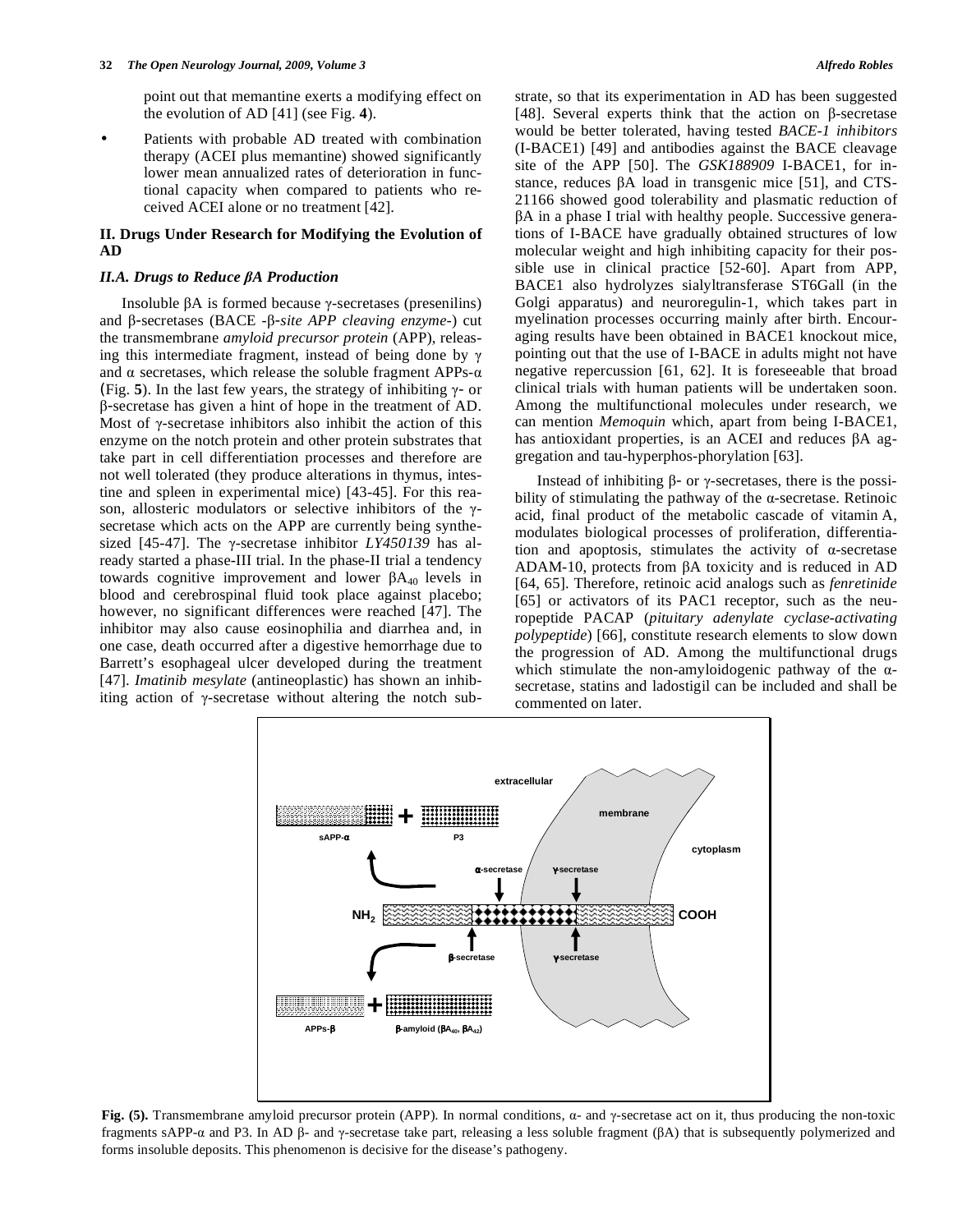Some non-steroidal anti-inflammatory drugs (NSAID) such as *ibuprofen*, *indomethacin*, *sulindac*, *diclofenac* (and not others such as acetylsalicylic acid, naproxen, celecoxib and rofecoxib) have shown regulating effects on  $\beta A_{42}$  production. The mechanism for this action seems to be varied [67], but it mainly consists of the allosteric modulation of the -secretase that hydrolyzes the APP, without acting on notch or other substrates [68, 69]. Up to this point, no randomized prospective trials obtaining a significant favorable modification in the evolution of AD through NSAID treatment have been published. Glucocorticoids and celecoxib produce an amyloidogenic effect in some cases, so that it is not probable that their research in AD will continue [70-72]. In a broad epidemiological study a reduction of the risk of AD in individuals with the Apo E- $\varepsilon$ 4 allele who have been treated with NSAID was observed, but there were no differences according to the fact that the NSAID received was or was not a  $\beta A_{42}$ -reducer [73-75]. On the other hand, knowing the side effects of NSAID (especially gastrointestinal effects), it should be proven that, after long-term administration, the potential modifying effect of AD is not cut short by serious complications. One of the  $\gamma$ -secretase modulating NSAID without action on notch is *flurbiprofen*. In the phase-II trial it was observed that in the subset of patients with incipient AD  $(MMSE = 20-26)$  and high dose of the drug  $(800 \text{ mg bid})$ significant improvement took place in functional autonomy and a positive tendency was also observed in cognition [76]. In the phase-III study, however, flurbiprofen failed to improve cognitive functioning or autonomy in daily activities.

Cholesterol increases  $\beta A$ -production from APP and, in turn, such increase reduces cholesterol synthesis. Statins inhibit lipidation of  $\beta$ -secretases and through the isoprenylation of GTPase, which takes part in secretases assembly to the APP, reduce  $\beta$ A-production [77, 78]. For this purpose, it is possible that the statins which cross the blood-brain barrier (simvastatin, lovastatin) are more effective than some others such as pravastatin or atorvastatin [79, 80]. They also have anti-inflammatory effects [81] and some of them, such as lovastatin, produce a glycogen-synthase-kinase  $3$  (GSK- $3\beta$ ) inhibitory effect [82], through which hyperphosphorylated tau protein is reduced and, in fact, less neurofibrillary tangles have been reported in patients who have previously taken statins [83]. The results from epidemiological studies and clinical trials regarding the risk to develop AD or modification of its evolution differ. Therefore, further evidence is needed before statins can be used as protectors against AD [84, 85]. The lipid-lowering drug fenofibrate, unlike statins, has an amyloidogenic effect similar to that of cholesterol [71, 72].

 Apart from their sexual function, gonadal steroids exert other functions. Estrogens facilitate APP processing through the non-amyloidogenic pathway, reduce tauhyperphosphorylation and oxidative stress, and exert a trophic stimulus on cholinergic neurons and other brain cells important in AD [86-91]. Epidemiological studies have observed lower incidence of AD in women who have received treatment with estrogens [92] and lower atrophy in hippocampal regions [93], although observational studies with negative results can also be found [94-96]. Among these, particular emphasis needs to be given to the *Women's Health Initiative Memory* (WHIMS) [94], a randomized double-blind study which followed up (through an average of 4

years) 4532 nondemented postmenopausal women older than 64 years, who underwent treatment with conjugated equine estrogen and medroxyprogesterone (n=2229) or placebo (n=2303). Out of the 61 women who developed dementia, 40 (66 %) belonged to the group of active treatment and 21 (34 %) to the placebo group, which means a hazard ratio for probable dementia of 2.05, 45 vs 22 per 10000 person-years (p = 0.01). Participants came from a broader study (*Women's Health Initiative –WHI-*) which was suspended in 2002 due to the incidence of adverse events. Discrepancy in the results of the studies is due to multiple reasons, although the main reason might be that estrogens slow the progression of AD only if they act over a prolonged period of time in an early pre-clinical stage, when there is still no significant  $\beta A$  accumulation. In fact, some researchers have observed that the administration of oestradiol to rats when  $\beta A_{42}$  has already been accumulated exacerbates neurodegeneration [97], and in short-term treatment [92] or in treatment of demented women [98] it no longer produces beneficial effects. In practice, we cannot prescribe this treatment in pre-clinical stages, due to the fact that we do not know markers for this stage. Besides, we should make use of a treatment whose long-term tolerability profile does not involve a high risk/benefit index. Emerging in this search for alternative drugs is the use of *leuprorelin*. AD patients show higher serum and brain levels of luteinizing hormone (LH), which facilitates APP processing through the amyloidogenic pathway [99]. Leuprorelin, analogous to the gonadotropin-releasing hormone (GnRH or LHRH), reduces LH and, in transgenic mice, gives rise to lower  $\beta$ A-production and cognitive improvement [100]. In September 2005 a phase-III trial began, whose results have not been published yet.

*Phenserine* is an ACEI that reduces APPs- $\beta$  and  $\beta$ A production [101] (see Fig. **5**). In a preliminary study with 20 patients, cognitive and cortical activity improvement (PET) was observed [102]. However, in two phase-III trials no significant cognitive benefit was obtained. In a post-hoc analysis of the three existing phase-III studies, cognitive improvement was observed in patients who received higher doses (15 mg/day) for more than 12 months, but no significant difference was reached against placebo regarding clinical global impression.

 *Cerebrolysine* is a nootropic agent which reduces apoptosis and facilitates neurogenesis within the hippocampal region in transgenic mice [103]. Through a kinase-inhibiting effect (on GSK-3 and cdk5) it reduces phosphorylated APP, that gives rise to lower  $\beta$ A-production [104]. A metaanalysis of trials carried out so far points out that intravenous infusion 5 days a week for 4 weeks improves clinical global impression, although its effect on cognition and functional autonomy varies; in some studies it is no different than that obtained with placebo [105].

# *II.B. Drugs to Reduce A Aggregation*

 There exist some synthetic peptides (*beta-sheet breakers*)  $-$ for instance, A $\beta$ 16-22m, iA $\beta$ 5, iAb5p, iAb5p-A1, PAB-3631-PI, SEN-304— that attempt to prevent and undo the  $\beta$ folding which takes place in many  $\beta$ A-fragments in order to reduce its aggregability and inhibit fibrillogenesis [106, 107]. Another strategy is the treatment with monoclonal antibodies aimed at the N-terminal region of  $\beta A$  involved in fibrils precipitation; it obtains fibrillar disaggregation, giving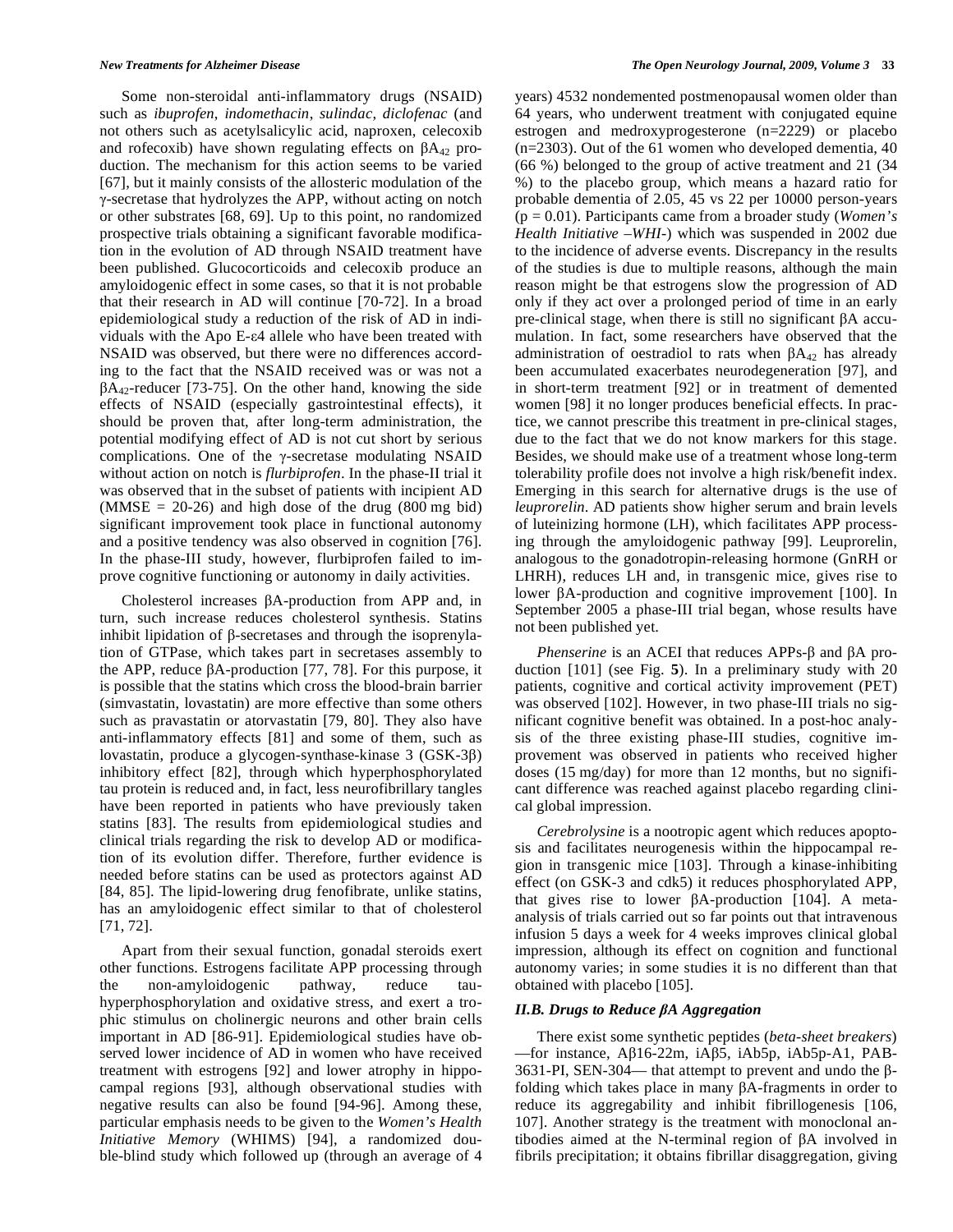back solubility to the peptide and eliminating its toxicity [108]. All these proceedings still have not reached advanced stages in human experimentation.

*Tramiprosate* (Alzhemed<sup>®</sup>) is analogous to glycosaminoglycans which, through their joint to  $\beta A$ , hinders its aggregation. Unfortunately, in the last phase-III trial no significant clinical efficacy was reported and some researchers noticed that it may increase tau-aggregation [109]. *Lipocrine*, a hybrid compound of tacrine and lipoic acid, blocks the catalytic binding site of acetylcholinesterase and  $\beta A$ , giving rise to a reduction of  $\beta A$  aggregability as well as having antioxidant properties like the lipoic acid [110]. *Colostrinin*, derived from calostrum, solubilizes  $\beta A$ -fibres and reduces its polymerization, besides having antioxidant properties. In studies against placebo, it has been observed that it leads to certain cognitive and functional stabilization [111]. *Curcumin*, a component of culinary curry, crosses the blood-brain barrier and hinders  $\beta A$  aggregation; it is also disaggregating and has anti-inflammatory and antioxidant properties [112]. In a double-blind placebo-controlled trial with 34 patients, no significant clinical differences were observed and  $\beta A_{40}$  serum levels did not vary either [113].

 Some metals take part in intracellular physiological oxidoreductive activity. Their interaction with  $\beta A$  has various effects. For instance, their bind to  $Cu^{++}$  (and  $Fe^{+++}$  to a lesser extent) facilitates the formation of toxic oligomers and the increase of oxidative activity and formation of free radicals, while the presence of  $\text{Zn}^{++}$  displaces  $\text{Cu}^{++}$  and exerts a protective effect [114]. Therapeutic strategies try to modulate the presence of these metals in the brain in order to reduce oxidative activity, or try to eliminate free radicals already formed by administering antioxidants. A zinc supplement in diet has been suggested, but experimentation points to its inadvisability [115]. Treatment with metal-chelating agents seems to be more plausible. Among the latter, clioquinol (PBT-1) did not obtain sufficiently positive result in the trial [116] and may produce visual alterations. *PBT-2* is currently in phase-II of experimentation. It seeks to inhibit the formation of  $\beta$ A-oligomers and disaggregate amyloid plaques through promoting normal copper and zinc brain homeostasis.

 A phase-II trial with *AZD-103* (scyllo-inositol, scyllo $cyclohexanehexol$ , which reduces  $\beta A$  aggregation and neutralizes oligomers, has already begun. NAP (also known as AL-108), administered intranasally, has also reached  $phase-II$  in research as an octapeptide with  $\beta A$ -antiaggregant and microtubule stabilizer properties. *Memoquin* has been mentioned in Section II.A as a multifunctional compound that reduces the  $\beta A$  aggregability promoted by acetylcholinesterase [63].

#### *II.C. Drugs to Stimulate A Elimination*

A technique to eliminate  $\beta A$  is *immunotherapy*, which may be *active* ( $\beta A$  is administered to stimulate the production of antibodies) or *passive* (anti-βA antibodies are administered). In the first case we find *AN1792*, whose trial in humans was suspended due to the appearance of encephalitis. In the brain of autopsied patients who generated antibodies, lower than expected  $\beta A$  density was observed, apart from activated microglia and persistence of neurofibrillary tangles [117]. Clinically, no significant improvement against placebo was obtained [118] and greater loss of brain and hippocampal volume was observed through magnetic resonance [119]. The same dementia-progression rate was observed in patients showing  $\beta A$  reduction, perhaps because neuritic plaques are the final product of a neurotoxic process whose greatest responsibility may be attributed to amyloid oligomers, whose formation precedes plaque formation. On the other hand, a faster rate of progression was observed in patients with no amyloid reduction than in untreated patients, which adds fear to the use of this therapeutic technique. However, such line is still being researched; ACC 001 and CAD-106 (in phases II and I, respectively) are two formula of active immunotherapy that attempt to act without causing brain defensive reactions. Among monoclonal anti- $\beta A$  antibodies we find AAB 001 (*bapineuzumab*). A study refers brain micro-hemorrhages in patients who underwent passive immunotherapy, so that further attention should be drawn to its tolerability [120]. The preliminary results of a phase-II double-blind trial with *intravenous immunoglobulins* against placebo in 24 AD patients for 6 months, showed better evolution in clinical global impression  $(p < 0.001)$  but no significant difference was reached regarding cognition (paper presented by N. Relkin *et al.* at the 60<sup>th</sup> Annual Meeting of the American Academy of Neurology, April 2008).

Insulin accelerates  $\beta A$  intracerebral circulation and elimination, and increases of the brain insulin resistance have been reported in many AD patients. Showing insulin resistance during midlife increases the risk of suffering AD in subsequent years [121]. For this reason, the effectiveness of *rosiglitazone* has been researched; it reduces such resistance, is anti-inflammatory and stimulates mitochondrial biogenesis [122]. In a double-blind placebo-controlled trial (n=518) cognitive improvement was only observed in the group of patients without the APO E  $\varepsilon$ 4 allele [123] and, in another study in which 30 patients were followed up for 6 months, those patients who received rosiglitazone did not show the diminution of  $\beta A$  in cerebrospinal fluid shown by the placebo group [124]. It seems to be necessary to widen experimentation with this substance as well as to check to what extent it produces in AD patients the same cardiovascular events it causes in diabetes patients [125]. *Intranasal insulin* has also been researched since it increases glucose availability in the brain, scarcely affecting its peripheral metabolism. In a placebo-controlled study (n=25) treated patients showed better results regarding attention, memory and functional capacity [126]. As it occurs with rosiglitazone, it seems that the treatment is only effective in patients without the APO E  $\varepsilon$ 4 allele [127].

 *Curcumin*, already mentioned in the previous section, binds to amyloid deposits and facilitates their elimination [112], although such action produced no significant clinical or serum  $\beta A$  changes in a narrow trial [113].

 Stimulation of plasminogen through tPA (tissue plasminogen activator) and the subsequent generation of plasmin  $reduces$   $\beta A$  formation and accelerates its elimination. For this reason, the possible usefulness of a treatment with *PAI-1* (PAI = plasminogen activator inhibitor) or  $TGB-\beta1$  (PAI-1) inductor) *inhibitors* or *antagonists* has been raised [128]. It has also been observed, however, that tPA induces the activation of GSK3 and, thus, greater tau-phosphorylation and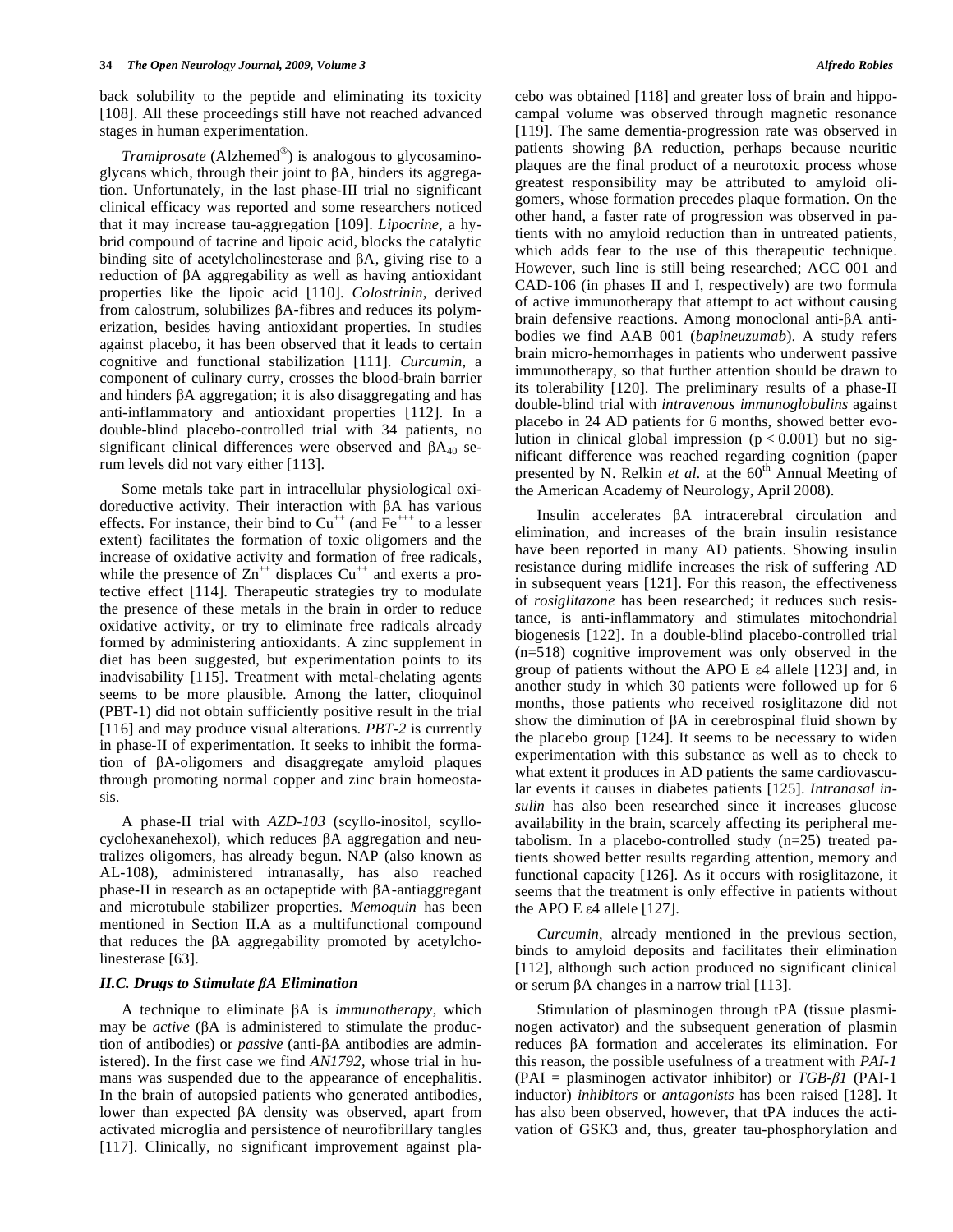neurotoxicity [129], so that the application of the above mentioned treatment may turn out to be risky.

Somatostatin modulates  $\beta$ A-proteolysis mediated by neprilysin. In AD, a somatostatin depletion facilitates  $\beta A$ accumulation. Drugs analogous to somatostatin (e.g. octreotide, ineffective in AD [130]), drugs which stimulate somatostatin release (for instance FK962, ineffective in a phase-II study) or drugs that act on its receptors, have been considered as candidates for experimentation aimed at improving the evolution of AD [131, 132].

# *II.D. Drugs to Reduce Neurofibrillary Degeneration*

 Phosphorylated tau-protein binds to microtubules in order to facilitate their assembly, assuring the stability of the neural cytoskeleton. A correct phosphorylation requires a balance between the action of some kinases and phosphatases (especially GSK 3, cyclin-dependent protein kinase cdk5— and protein-phosphatase  $2A$  —PP-2A—). GSK-3 $\beta$ plays a more relevant role than  $GSK-3\alpha$  in tau-phosphorylation, while the opposite occurs in APP processing to produce βA. There is a *GSK3 hypothesis of AD*, according to which GSK-3 hyperactivity would be responsible for excessive  $\beta$ A-production, periplaque microglia reaction and tauhyperphosphorylation. The latter, in turn, alters axonal transport, reduces the firmness of the cytoskeleton and induces the formation of neurofibrillary tangles [133]. An increase of endogenous inhibitors of PP-2A in AD has also been observed [134]. From a therapeutic viewpoint, it may be possible to inhibit GSK-3 or stimulate PP-2A, having identified subgroups of AD that may respond differently to these treatments [135]. Molecules with anti-GSK3 properties have been investigated in antineoplastic research, some of them being suggested to be applied to AD, such as certain derivatives of *indirubin* [136], *paullones* [137], *aloisines* [138] or hymenialdisine [139]. *Lithium* and *valproic acid* have also been studied as GSK-3 inhibitors [140]. Valproate does not act on cortical GSK-3 [141] and, regarding lithium, some researchers think that it acts on  $GSK-3\beta$  and  $GSK-3\alpha$  and, due to its action on the latter, reduces  $\beta A$ -production [142], while other researchers have observed  $\beta$ A-increases, which they attribute to a mechanism not related to GSK3 [143].

 Among the multifunctional drugs with anti-GSK3 action, the afore-mentioned lovastatin [82] and *thiadiazolidinones* can be cited. The latter have anti-inflammatory and neuroprotective effect, partly because they activate nuclear peroxisome proliferator-activated receptors (PPAR) and partly because they inhibit  $GSK-3\beta$  [144, 145].

 *Nicotinamide* (vitamin B3) produces cognitive improvement and phospho-tau reduction, mediated by its action on kinases, in transgenic mice (paper presented by KN Green *et al.* at the 60<sup>th</sup> Annual Meeting of the American Academy of Neurology, April 2008). Therefore, it is a candidate molecule to be valued in AD patients, maybe as a complement to other treatments.

 On the other hand, *memantine* stimulates PP-2A, thus contributing to the reduction of neurofibrillary degeneration [39, 40].

 *Paclitaxel*, which is related to taxol, stimulates tubulin polymerization and acts as a microtubule stabilizer [146].

 Currently, *active immunotherapy with phosphorylated tau* is under research. The generation of antibodies that reduce neurofibrillary tangles with no inflammatory reaction has been observed in animals [147].

# *II.E. Drugs to Reduce Excitotoxicity and/or Oxidative Stress*

 Glutamate excess in synapses in diseased brain areas has deleterious effects for the cell (excitotoxicity). It causes excessive entrance of calcium into the cell, with an increase of the oxidative activity and functional damage to mitochondrias. *LY451395*, a modulator of glutamate AMPA receptors, did not reach significant clinical differences against placebo in a trial [148]. *Dimebolin hydrochloride (Dimebon*®) is an acetyl and butyrylcholinesterase inhibitor that blocks the entrance of calcium through L-type (voltage-dependent) and NMDA (glutamatergic) channels, having symptomatic and neuroprotective effects [149, 150], and modulating mitochondrial membrane pores, so that it helps preserve mitochondrial function [151]. In a one-year-long double blind, placebo-controlled, phase-II study with 183 patients, significant improvements in cognition, behavior and functional autonomy were observed [152]. Patients are currently being enrolled in a phase-III study (http://www.alzforum.org/ new/detail.asp?id=1590; http://www.medivation.com). *Memantine* is the antagonist drug of NMDA receptors that has given us the greatest amount of results within the field of AD. The reduction of excitotoxicity and of oxidative damage is one of its main functions [153]. Its proven symptomatic effect [5-10] and the fact of reducing tauhyperphosphorylation [39, 40] make it an interesting drug with which to treat AD. Anyway, it will be necessary to prove its possible modifying effect in AD evolution through trials specifically designed for such aim. Other newgeneration anti-NMDAs such as *neramexane* are currently being researched for neuroprotection in AD [154]. No significant differences were observed in a phase-III trial with 415 patients in which double-blind comparisons were established between a single anticholinesterase or a combination with neramexane; this research is ongoing with the administration of such drug as monotherapy against placebo.

 Drugs with antioxidant action such as *memoquin*, *lipocrine*, *colostrinin*, *curcumin*, *rosiglitazone*, *clioquinol* or *PBT-2* have already been mentioned in previous sections due to their multifunctional capacity. Some epidemiological and prospective studies observe lower AD incidence or progression in individuals taking *vitamin E*, preferably in combination with *vitamin C* [155-157], but a Cochrane analysis does not find clear evidence of any beneficial effect [158]. Furthermore, a meta-analysis showed an increase of mortality in individuals taking more than 150 UI/day of vitamin E [159]. *Ginkgo biloba* has antioxidant effects, but the most recent trials have failed to find any benefit on progression of cognitive impairment or AD [160-162]. Furthermore, such treatment is not free from a small risk of ischemic or hemorrhagic events [162, 163].

 *Melatonin* has antioxidant and antiapoptotic properties, it increases mitochondrial energetic metabolism and reduces  $tau$ -hyperphosphorylation and  $\beta$ A-formation and deposit [164, 165]. Moreover, its MT1 and MT2 receptors are altered in AD [166]. Experimentation in AD animal models leads us to think of a favorable clinical effect of melatonin, but no controlled extensive clinical trial have been carried out in humans in order to demonstrate if melatonin can mod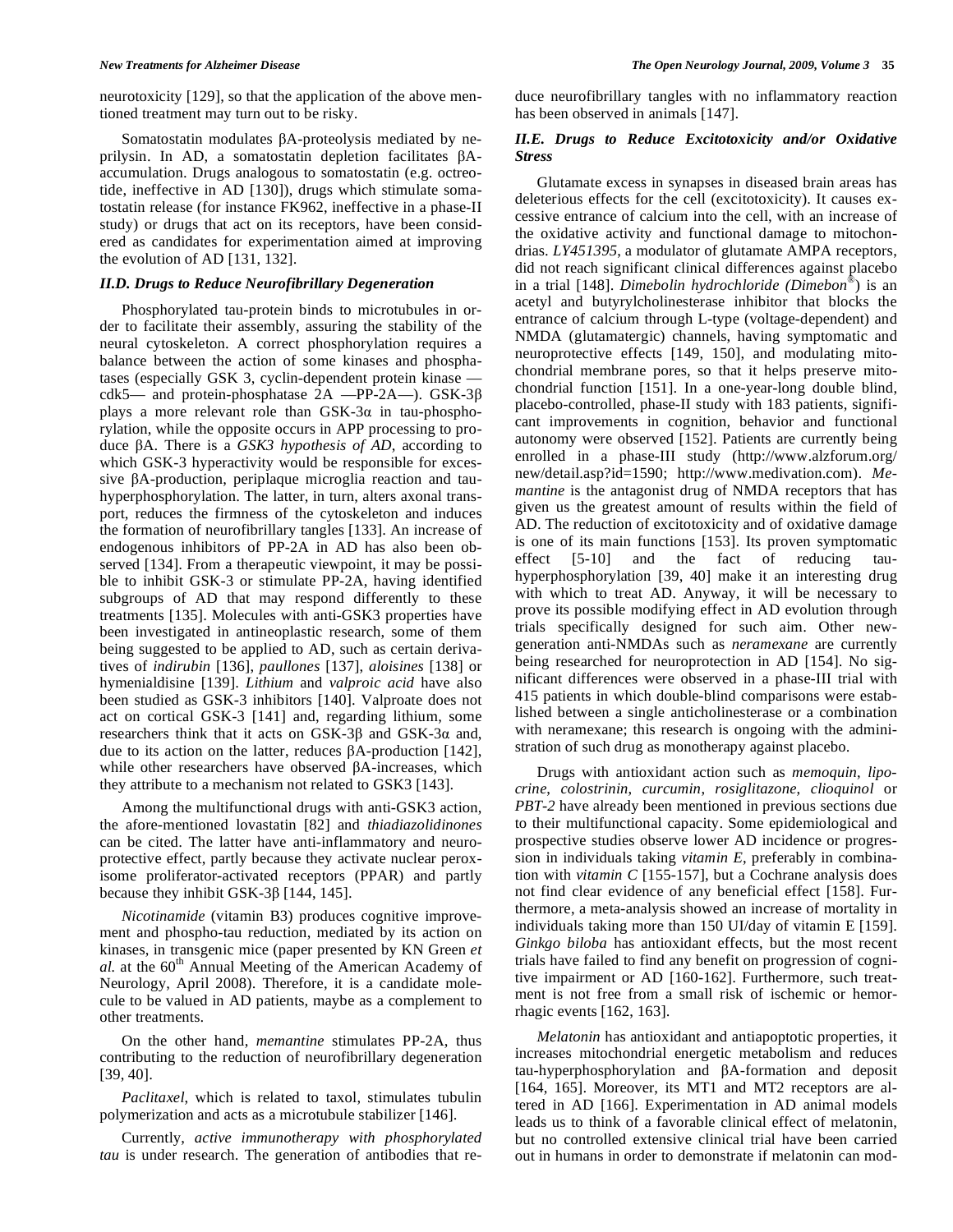ify AD incidence or progression. Likewise, *tacrinemelatonin hybrid molecules*, which presumably would add the symptomatic effect of the anticholinesterase to the combination, are currently under research [167].

Studies developed with *selegiline*, an IMAO- $\beta$  with antioxidant properties, conclude that there is no justification to use it in AD patients [168]. *Rasagiline* has different aspects from selegiline that make it more attractive, apart from facilitating APP non-amyloidogenic processing [169]. AD research, however, seems to have moved towards a bifunctional molecule, *ladostigil*, that combines properties of rivastigmine and rasagiline [169, 170].

 Higher cortisolemia and greater cortisol/DHEA (DHEA = dehydroepiandrosterone, antiglucocorticoid) ratio are observed in the plasma of some AD patients than in healthy individuals of the same age [171], which may facilitate cognitive impairment and hippocampal atrophy [172]. For this reason, DHEA has been considered as a potential treatment of AD, since it reduces excitotoxicity and has antioxidant properties [173, 174]. In a narrow double-blind placebocontrolled study of DHEA, no significant differences were observed either in cognitive performance or in clinical global impression [175].

 *Huperzine A*, an alkaloid of the herb *huperzia serrata* used in Chinese traditional medicine, has antioxidant properties, is an ACEI, stimulates muscarinic and *neuronal growth factor* receptors, increases APP non-amyloidogenic processing, protects against apoptosis and cytotoxicity caused by -A, glutamate or ischemia. In clinical trials carried out in China, it has been observed that it produces memory improvement in elderly people with amnesic disorder and in AD patients or those with vascular dementia, probably due to its ACEI action [176]. It would be desirable to see if its neuroprotective effects lead to favorable modifications in AD evolution. It is currently under a phase-II trial in USA.

 A technique to increase the efficacy of already existing treatments is dimmer's synthesis. Among them we can mention *bis-tacrine* (tacrine dimmer) and *bis-HupA* or *bis-hupyridone* (dimmer of a fraction of huperzine A). Bistacrine also has BACE-1 inhibitory action and blocks NMDA receptors, that provides it with an additional neuroprotective action [177].

 *Polyunsaturated fatty acids* facilitate neuroplasticity in neuronal membranes and synaptic transmission, have antioxidant and antiapoptotic properties, protect against excitotoxicity, inhibit the production of proinflammatory cytokines and, furthermore, reduce  $\beta A$  and phospho-tau production while improving learning capacity [178-182]. These fatty acids are not synthesized in the brain but come from food. In animal models and in humans it has been observed that diets rich in these substances or containing a supplement of them (*omega-3 fatty acids*, *docosahexaenoic acid*) reduce AD risk, especially in individuals who do not carry the Apo  $E \in \mathcal{A}$  allele [183, 184], though some researchers have obtained negative results [185]. These products are available in the market as nutritional supplement. In a small group of AD patients a significantly favorable effect was observed in cognition (MMSE) from treatment with *omega-3 fatty acids* plus *lipoic acid* –antioxidant- (paper presented by L. Shinto *et al.* at the 60<sup>th</sup> Annual Meeting of the American Academy of Neurology, April 2008).

 *Propentofylline* is a xanthinic derivative which inhibits adenosine reuptake and phosphodiesterase. Among other actions, it reduces the production of free radicals and microglia activation, stimulates the synthesis and release of the nerve growth factor, facilitates APP non-amyloidogenic processing and decreases activated  $GSK-3\beta$  [186]. The results from phase-II and III trials point out that improvement in cognition, global function and functional autonomy is achieved and the follow-up of individuals who left the study seems to indicate that propentofylline slows down AD progression [187, 188]. In a phase-II study it was observed that brain metabolism (PET) increased after stimulation with a verbal task [189]. However, the authors of the Cochrane analysis point out that part of the data obtained through experimentation has not been published by the researchers and that much of the published data does not discriminate between different etiological types of dementia [188]. The research of this drug in relation to AD has been interrupted.

#### *II.F. Cell Therapy, Regenerative Medicine*

 The incorporation of multipotential cells into the brain to stimulate neurogenesis in brain areas affected by AD (*cell therapy*) is a promising field. In animal models, implanted cells undergo intracerebral migration, differentiate themselves and improve memory [190]. For multiple reasons, the treatment is complex. The optimum source of stem cells that should be implanted is a question currently under public and scientific debate. The implantation technique needs to minimize risks. The implanted cells should not only survive but they also need proliferate, differentiate themselves by acquiring the specialization of affected cells and, finally, integrate themselves in complex cell networks in order to make their function operative. The use of out-of-patient multipotential cells (obtained from embryonic tissues, bone marrow, umbilical cord or placenta, for example) may induce rejection more easily than using the patient's own cells. In this sense, nerve cells have already been obtained from the patient's skin or bone marrow [191]. Embryonic stem cells have great replication capacity but they also present a great risk for developing tumors [192]. An alternative consists of activating (through genetic modifications or nerve growth factors) stem cells which are inactive whether in the own brain or in another part of the body [191, 193, 194]. Moreover, this procedure avoids the surgery required to implant exogenous cells. A recent trial showed that stem cells administered intravenously to transgenic mice cross well the blood-brain barrier; this might solve the problems associated with implantation surgery [195]. On the other hand, if there is an excess of APP in the brain, multipotential cells become glial cells to a greater extent than neuronal cells (thus producing gliosis), so that it would be necessary to modulate the presence of APP. A variant of phenserine has been tested with such aim [196, 197]. Interesting to note is the study in which 6 AD patients were followed up for 22 months after being implanted genetically-modified autologous skin fibroblasts in order to produce human nerve growth factor. The results range from a slower progression of cognitive impairment to an increase of cerebral cortical activity (PET) [198].

 Many of us, who are engaged in neurological clinical practice and are mere observers of this matter, suspect that other problems are much more difficult to solve: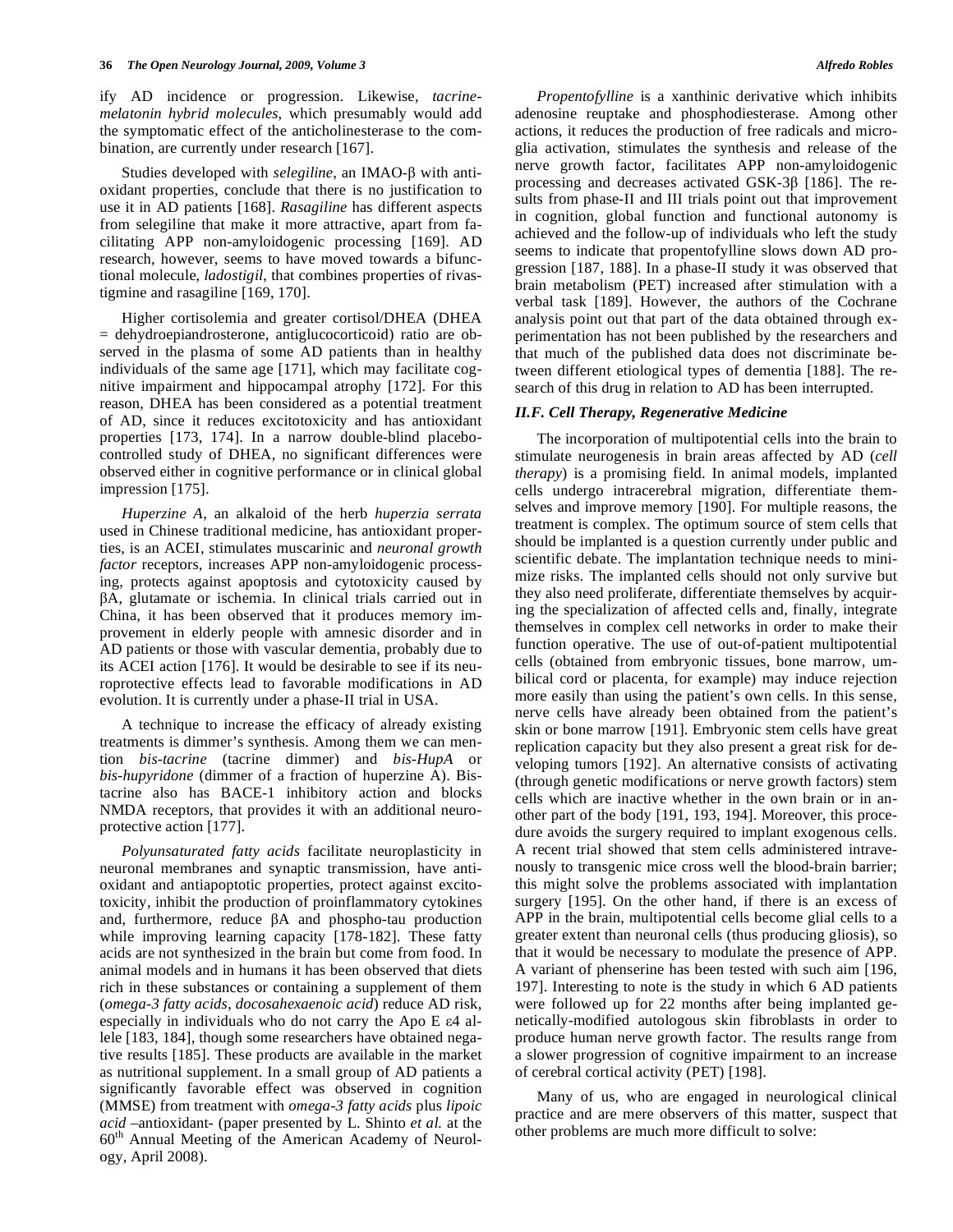- a) AD affects extensive associative and limbic areas of the brain as well as multiple subcortical gray-matter nuclei, which are the source of several neurotransmitters. Therefore, treatment with stem cells should act on various points and new cells should acquire varied specializations.
- b) When associative areas formed by axon and dendrite tangles of varied origin are affected, it seems difficult for newly arrived cells to properly integrate their new tentacles (both structurally and functionally) in such complex networks.
- c) Stem cells which begin to specialize within the diseased brain will have to do it in a hostile environment. When the first symptoms appear, several alterations —which include the activation of microglia and other inflammatory elements, accumulation of neuroexcitatory aminoacids, deposit of proteins with neurotoxic effects, etc.— have already been taking place in the brain for many years and many surviving cells are also functionally damaged, all of which hinders the development of implanted cells.

 In short, it seems more feasible to introduce cells into the brain intending to stimulate the production of neuronal growth factors or the secretion of deficient neurotransmitters, instead of cells that attempt to substitute degenerated brain tissue.

 On the other hand, knowing the possibility of creating transgenic mice, we may attempt to correct mutations and polymorphisms that cause the disease or increase the risk to suffer from it. This *genetic manipulation* is very difficult to apply in sporadic AD, since there are many genetic risk elements (many of which are still unknown) and difficulties of an ethical nature will be found in monogenic hereditary forms. In any case, what today seems to be utopian may become a pleasant reality within the not-too-distant future. However, the path currently followed by cell therapy and genetic manipulation and engineering to treat degenerative dementia may prove to be both thorny and lengthy.

# **REFLECTIONS ON THE DIFFICULTIES TO DEVELOP TREATMENTS THAT MODIFY THE EVOLUTION OF THE ALZHEIMER'S DISEASE**

 Historically, in 1976 the loss of cerebral cholinergic neurons in AD had already been detected [199], in 1979 an ACEI (physostigmine) had been tested [200, 201], in 1981 we knew the results of a study with tacrine [202] and in 1993

the same drug was approved by the FDA as a symptomatic treatment for AD. Technological and communication advances made us believe that the time intervals for approving new treatments would become progressively shorter. However, research on drugs which modify the course of the disease is considerably different from that which searches for symptomatic medication. For instance, in 1991 the relation between secretases and  $\beta$ A-synthesis was already known [203]. In 1999 it was established that presenilins are  $\gamma$ secretases  $[204]$  and the characteristics of BACE ( $\beta$ secretase) were detailed [205]. A year later the race had already begun to synthesize secretase inhibitors to treat AD. Unlike previous predictions it might have been foreseen, in 2008 there is still a long way to go to ready these molecules for market, if they do finally demonstrate their efficacy. As the first decade of the new century is coming to an end, none of the treatments aimed at modifying AD progression seems to be at the point of imminent approval, despite the hundreds of molecules now in different research stages, some of which are presented as effective in international meetings and congresses. What reasons can we give for our present situation?

 Research on drugs that are directed toward brain neurotrophism, neuroprotection or neuroplasticity in AD patients, and that try to significantly reduce the progression of its preclinical process or clinical course, differs from the research that is necessary to prove the symptomatic effect of a drug [22]. Some difficulties are shared by all therapeutic research such as the possibility that effectiveness and tolerability (theoretically foreseeable or even observed in trials with animals) are not evident when experimenting with humans. When investigating drugs that modify the evolution of AD other difficulties are to be expected (Table **4**).

 When the first symptoms appear in AD patients, the underlying neuropathological process has been brewing for decades [206]. If a drug could stop or slow down the physiopathological phenomena that provoke cell dysfunction and death in certain parts of the brain, it should be applied in preclinical stage with the aim of avoiding or delaying the symptom's appearance. Since AD is a disease that mainly appears at advanced ages, when mortality due to other causes is already very present, an extension of the preclinical stage would mean that many patients would not even show the first symptoms and some others would not go beyond the stage of mild cognitive impairment. That is, prevalence of dementia due to AD would be reduced. However, carrying out research on humans in the preclinical stage turns out to be extremely difficult. If we exclude known and asympto-

**Table 4. Difficulties for the Development of Drugs that Modify the Evolution of AD** 

| Scarcity of AD markers in preclinical stage                                                          |
|------------------------------------------------------------------------------------------------------|
| Scarcity of markers of AD phenotypes                                                                 |
| Difficulty to obtain molecules with selective action on diseased cells                               |
| Most drugs will have weak effects since they act only on a part of the etiopathogenic chain          |
| It is necessary to distinguish between symptomatic action and changes in the course of the disease   |
| Need of a prolonged period of observation to prove delay in progression                              |
| Need to work with very wide human samples to achieve clinical evidence and statistical signification |
| High economic cost of trials designed to ascertain modifications in AD evolution                     |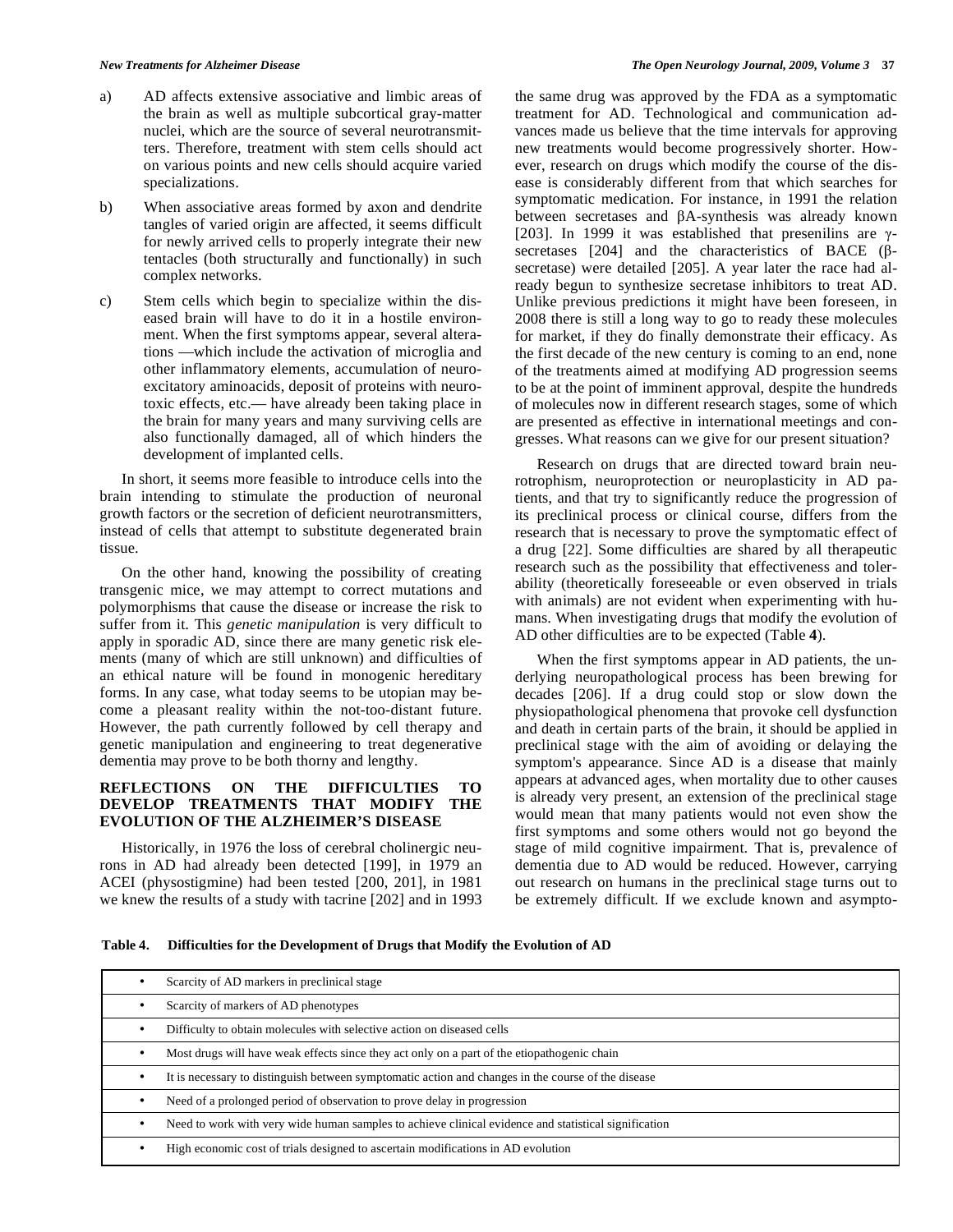matic carriers of a mutation producing familial AD, we do not have available suitable preclinical markers for the rest of the population. Besides, on the assumption that research took place in this group of pre-patients, the results could only be evaluated by observing the progression of histopathological lesions, since no clinical or biochemical markers -useful to create a base to see the effectiveness of the researched drugare known in such preclinical stages. Even if we assume that changes in the concentration of lesions are found (for instance, by using PET with specific markers such as *Pittsburgh Compound B* –PIB-) there would be little certainty that molecular and cellular pathology had been really delayed. It can be possible that  $\beta$ A-oligomers be harmful and plaques only constitute residues of an already-finished pathological phenomenon, so that a drug might reduce the concentration of amyloid plaques without obtaining any favorable clinical result.

 When dementia is present it is less difficult to identify patients with probable AD. Neuropsychological markers, phospho-tau and  $\beta A_{42}$  alterations in cephalospinal fluid, hypoactivity of posterior cingulum extendable to other associative temporoparietal areas (through PET or SPECT) and noticeable atrophy in hippocampal regions (through magnetic resonance) allow practitioners to diagnose AD with high reliability, at least in typical cases without other alterations associated to it. However, AD is a heterogeneous disease. The genes that cause or facilitate its development are varied (Table **2**) and, maybe for this reason, varied phenotypes are found in practice (frontal variant of AD, posterior cortical atrophy, AD starting with progressive aphasia or apraxia, AD with Lewy bodies). It is possible that, when researching drugs aimed at interfering in AD pathogenic sequence, it is valuable to know the patient's phenotype supposing that, due to the disease's heterogeneity, the effectiveness of the drug may differ within each subtype. Thus, it would be advisable to investigate within homogeneous, well-characterized groups. Regarding this aspect, we find lack of criteria and markers that identify AD phenotypes in a reliable way and, furthermore, we do not know in detail the existing differences among them at molecular and cellular level. If we accept simple clinical selection of phenotypes, the fact of working with subgroups would increase the difficulty of reaching sufficient sample sizes, which should be quite large in this kind of research, as it will be commented on later.

 If drugs act by interfering in the activities of the diseased cells, in many cases they generate adverse effects, because they may also interfere with the activities of healthy cells or because they may bear unnecessary actions for the treatment of the disease. Such is the case of many gamma-secretase inhibitors, which not only reduce APP hydrolysis but also that of many other substrates, thus producing undesirable side effects. Another example can be found in memantine; due to its voltage-dependent and fast blocking-unblocking mechanism of action, it does not have problems related to tolerability, while other NMDA receptor antagonists previously researched (dizocilpine, phencyclidine, ketamine) produced severe adverse effects since they block these receptors in a more indiscriminate and permanent manner [4, 207]. Therefore, drugs characterized by high selectivity should be created in order to act only on something that works badly and only in ill cells. This process of increasing selectivity is time consuming and delays the availability of effective and well-tolerated drugs.

 The expected effect of new treatments is the reduction of disease progression, although in many cases symptomatic improvement takes place simultaneously. In these situations, it is necessary to distinguish between both effects in order to demonstrate that the treatment modifies disease evolution. Techniques available for such an aim were described in a previous section of this article. Finding a difference becomes progressively more difficult as less time is available for observation. Regarding modification of disease course, there should be found not only statistical differences against placebo regarding clinical parameters, but also evidence of a measurable slowing effect (for instance, prolongation of the duration of dementia stages or the time of survival).

 A low effectiveness of these drugs is possible, as they do not act on the whole etiopathogenic sequence, which means that it is going to be difficult to prove significant differences against patients who do not follow this treatment. If a drug were highly effective, it might be sufficient to show that the progression slope (throughout a period probably no shorter than 18 months) is significantly lower than that observed in

| Table 5. Selection of Treatments Investigated to Modify the Course of AD. Multifunctional Drugs can be Found in More than One |
|-------------------------------------------------------------------------------------------------------------------------------|
| <b>Section</b>                                                                                                                |

| Action                                                 |                                                                                                                                                                                                                                                                                                                                                                                       |
|--------------------------------------------------------|---------------------------------------------------------------------------------------------------------------------------------------------------------------------------------------------------------------------------------------------------------------------------------------------------------------------------------------------------------------------------------------|
| They reduce $\beta A$ production                       | atorvastatin <sup>*</sup> , bis-tacrine, cerebrolysine <sup>*</sup> , fenretinide, flurbiprofen <sup>*</sup> , GSK 188909, huperzine A <sup>a</sup> , ibuprofen <sup>*</sup> <sup>p</sup> ,<br>ladostigil, leuprorelin <sup>*b</sup> , LY450139 <sup>b</sup> , memoquin, imatinib*, neuropeptide PACAP, simvastatin <sup>*b</sup>                                                     |
| They inhibit $\beta A$ aggregation                     | AZD-103, $\beta$ -sheet-brakers, colostrinin, curcumin, lipocrine, memoquin, PBT-2 <sup>a</sup> , tramiprosate                                                                                                                                                                                                                                                                        |
| They enhance $\beta A$ elimination                     | PAI-1 or TGB- $\beta$ 1 antagonists, curcumin, active immunotherapy (ACC-001, CAD-106), passive immunother-<br>apy (bapineuzumab <sup>b</sup> ), intranasal insulin, rosiglitazone <sup>*b</sup>                                                                                                                                                                                      |
| They reduce neurofibrillary degeneration               | aloisines, indirubin derivatives, hymenialdisine, anti-phospho-t immunotherapy, lithium*, lovastatin*, meman-<br>tine*, memoquin, nicotinamide*, paullones, thiadiazolidinones                                                                                                                                                                                                        |
| They decrease excitotoxicity and oxida-<br>tive stress | docosahexaenoic acid* <sup>b</sup> , $\omega$ 3 fatty acids* + lipoic acid*, bis-tacrine, colostrinin, curcumin, dihydroepiandroster-<br>one*, dimebon <sup>b</sup> , tacrine-melatonin hybrids, huperzine $A^a$ , ladostigil, lipocrine, melatonin*, memantine*,<br>memoquin, neramexane <sup>b</sup> , PBT-2 <sup>a</sup> , rosiglitazone <sup>*b</sup> , vitamins E+C <sup>*</sup> |

PAI = plasminogen activator inhibitor. TGB: *transforming grow factor*.

\*: Currently marketed.

In phase-II (**a**) or phase-III (**b**) research, according to http://www.alzforum.org/drg/drc/default.asp [13.Nov.2008].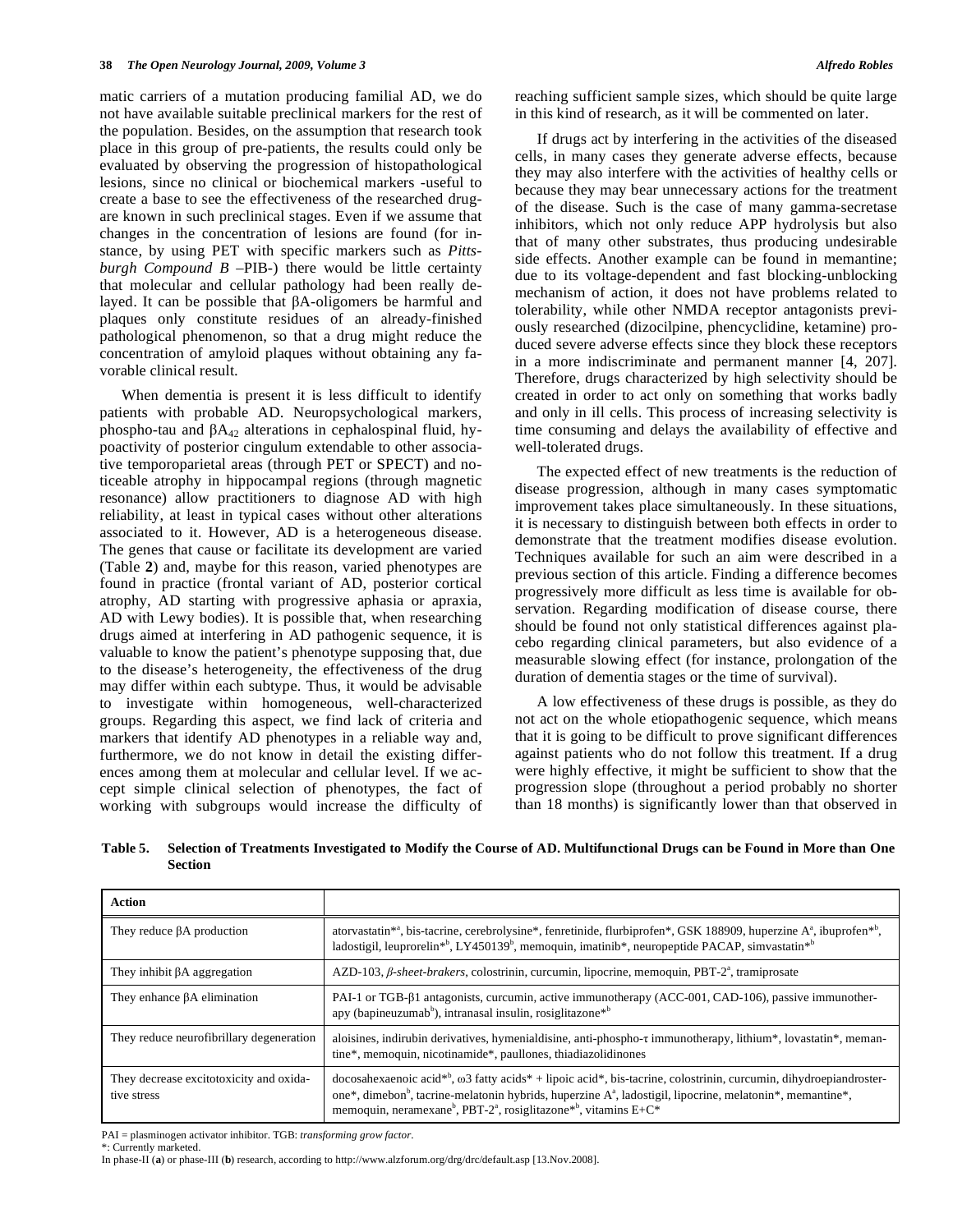the control group [19, 21]. However, in most cases it is probable that, in order to prove effectiveness, it is necessary to test the drug during several years in a large number of patients (several thousands of them, if we keep in mind the need to reach evidence as quickly as possible, obtaining non-intense benefit, and that a progressive loss of individuals is foreseeable throughout the follow-up process). The consequence of these requirements is a high cost that few companies are capable of assuming.

 In order to lessen difficulties related to the scarce effectiveness of these drugs, the following strategies have been conceived:

- a) Searching for *drugs which act on items close to the*   $origin$  of the pathogenic cascade (e. g.,  $\beta$ - or  $\gamma$ secretase inhibitors), expecting to achieve greater effectiveness than that obtained with those which counteract an intermediate or final element of such a sequence (e. g., antioxidant substances or drugs which help eliminate amyloid plaques).
- b) Synthesizing products active in several aspects of pathogeny (examples shown in Table **5**).
- c) Creating drugs with both neuroprotective and symptomatic effects (Table **1**).
- d) Testing the effectiveness of *cocktails of presumablycomplementary substances*. This option would turn out to be operatively more feasible if commercialized drugs, with already contrasted tolerability (see Table **5**), were associated to one of the new molecules that have shown good tolerability and results, although not good enough for its approval.

 In another sense, the incorporation of pharmacogenomics into clinical practice within the next years is foreseeable. It may not be very useful in discovery new treatments, but it may help optimize the use of available drugs. Certain genotypes or polymorphisms condition qualitative aspects of the drugs' target molecules or aspects related to their metabolism or other elements of the pathogenic chain, so that knowing them allows identifying subgroups of responders and/or non-responders in a certain treatment, or indicating those with good or bad tolerability. Let us consider some examples:

- Carriers of polymorphism rs733722 of the gene which codifies ChAT (choline-acetyltransferase) show greater response to treatment with ACEI [208].
- Patients whose *GST* gene (glutathione-S-transferase encoder) does not produce M1 or T1 isozymes suffer greater risk to develop hepatotoxicity if they take tacrine [209].
- Genotype CYP2D6 influences the plasmatic concentration and the effectiveness of donepezil [210]
- Patients without the K allele in the butyrylcholinesterase gene show greater response and less adverse effects when treated with rivastigmine [211].
- Certain alleles of pro-inflammatory genes may detect AD patients suitable to be treated with antiinflammatories [212].

• Certain changes in the presenilin-1 encoding gene modify the antiamyloidogenic effect of anti-inflammatories. Mutations in exon-9 of *PSEN1* remarkably reduce the efficacy of NSAIDs, while *PSEN1*-M146L and *APP*-V717F mutations increase their effect [213, 214].

- The *PS1*-*L166P* mutation induces ineffectiveness of LY-411575 ( $\gamma$ -secretase inhibitor) [214].
- In a study with rosiglitazone, favorable results were only achieved in patients without the allele *APO E 4* [123].

 In summary, the race to develop treatments that modify the evolution of AD has obstacles and may produce a general impression of slowness, but it is unstoppable. The efforts carried out in order to solve the difficulties are huge and highly expensive, but they are not going to be in vain. Any drug that slows down the progression of AD will immediately have favorable repercussions on the disease's prevalence and, in an ageing world, it will mean a great step in improving the prospects of health and wellbeing.

### **ABBREVIATIONS**

| <b>ACEI</b>   | $=$ | Acetylcholinesterase inhibitors       |
|---------------|-----|---------------------------------------|
| AD.           | $=$ | Alzheimer's disease                   |
| APP           | $=$ | Amyloid precursor protein             |
| βA            | $=$ | Beta-amyloid                          |
| BACE          | $=$ | $\beta$ -site APP cleaving enzyme     |
| DHEA          | $=$ | Dihydroepiandrosterone                |
| FDA.          | $=$ | Food and Drug Administration          |
| GSK-          | $=$ | Glycogen synthase kinase              |
| <b>I-BACE</b> | $=$ | <b>BACE</b> inhibitors                |
| MMSE          | $=$ | Folstein minimental state examination |
| <b>NSAID</b>  | $=$ | Non-steroidal anti-inflammatory drugs |
| <b>PET</b>    | $=$ | Positron emission tomography          |
|               |     |                                       |

PP-2A = Protein-phosphatase 2A

### **REFERENCES**

- [1] Birks J. Cholinesterase inhibitors for Alzheimer's disease. Cochrane Database Syst Rev 2006; (1): CD005593.
- [2] Ritchie CW, Ames D, Clayton T, Lai R. Metaanalysis of randomized trials of the efficacy and safety of donepezil, galantamine, and rivastigmine for the treatment of Alzheimer disease. Am J Geriatr Psychiatry 2004; 12: 358-69.
- [3] Takeda A, Loveman E, Clegg A, *et al.* A systematic review of the clinical effectiveness of donepezil, rivastigmine and galantamine on cognition, quality of life and adverse events in Alzheimer's disease. Int J Geriatr Psychiatry 2006; 21: 17-28.
- [4] Johnson JW, Kotermanski SE. Mechanism of action of memantine. Curr Opin Pharmacol 2006; 6: 61-7.
- [5] Wilkinson D, Andersen HF. Analysis of the effect of memantine in reducing the worsening of clinical symptoms in patients with moderate to severe Alzheimer's disease. Dement Geriatr Cogn Disord 2007; 24: 138-45.
- [6] McShane R, Areosa Sastre A, Minakaran N. Memantine for dementia. Cochrane Database Syst Rev 2006; (2): CD003154.
- [7] Maidment ID, Fox CG, Boustani M, Rodríguez J, Brown RC, Katona CL. Efficacy of memantine on behavioral and psychological symptoms related to dementia: a systematic meta-analysis. Ann Pharmacother 2008; 42: 32-8.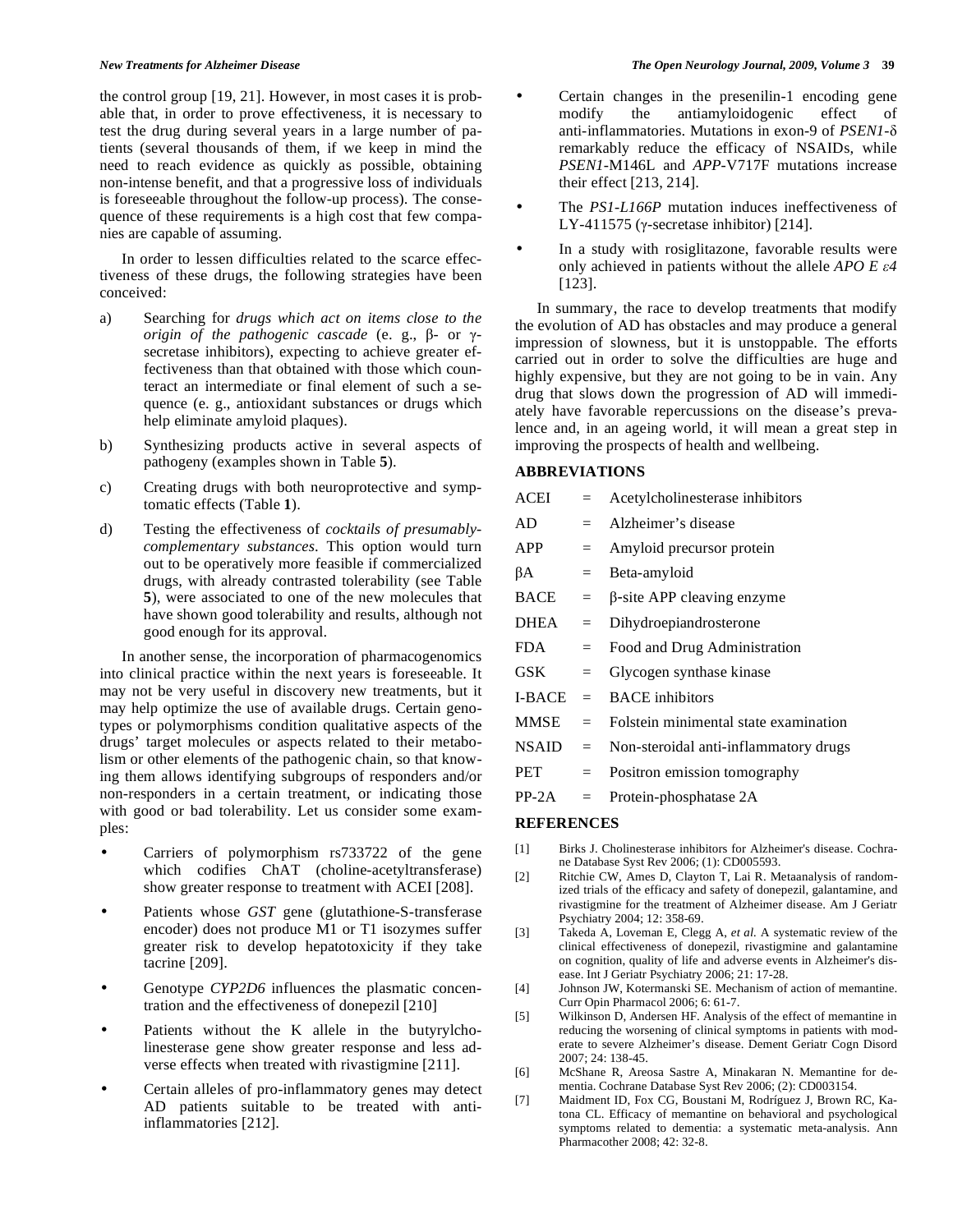#### **40** *The Open Neurology Journal, 2009, Volume 3 Alfredo Robles*

- [8] Gauthier S, Loft H, Cummings J. Improvement in behavioral symptoms in patients with moderate to severe Alzheimer's disease by memantine: a pooled data analysis. Int J Geriatr Psychiatry 2007; 23: 537-45.
- [9] Cummings JL, Schneider E, Tariot PN, Graham SM. Memantine MEM-MD-02 Study Group. Behavioral effects of memantine in Alzheimer disease patients receiving donepezil treatment. Neurology 2006; 67: 57-63.
- [10] Winblad B, Jones RW, Wirth Y, Stöffler A, Möbius HJ. Memantine in moderate to severe Alzheimer's disease: a meta-analysis of randomised clinical trials. Dement Geriatr Cogn Disord 2007; 24: 20-7.
- [11] Bakchine S, Loft H. Memantine treatment in patients with mild to moderate Alzheimer's disease: results of a randomised, doubleblind, placebo-controlled 6-month study. J Alzheimers Dis 2007; 11: 471-9.
- [12] Pomara N, Ott BR, Peskind E, Resnick EM. Memantine treatment of cognitive symptoms in mild to moderate Alzheimer disease: secondary analyses from a placebo-controlled randomized trial. Alzheimer Dis Assoc Disord 2007; 21: 60-4.
- [13] Peskind ER, Potkin SG, Pomara N, *et al.* Memantine treatment in mild to moderate Alzheimer disease: a 24-week randomized, controlled trial. Am J Geriatr Psychiatry 2006; 14: 704-15.
- [14] Jones RW, Bayer A, Inglis F, Barker A, Phul R. Safety and tolerability of once-daily versus twice-daily memantine: a randomised, double-blind study in moderate to severe Alzheimer's disease. Int J Geriatr Psychiatry 2007; 22: 258-62.
- [15] Ott BR, Blake LM, Kagan E, Resnick M, for the memantine MEM-MD-11AB Study Group. Open label, multicenter, 28-week extension study of the safety and tolerability of memantine in patients with mild to moderate Alzheimer's disease. J Neurol 2007; 254: 351-8.
- [16] Braak H, Braak E. Neuropathological stageing of Alzheimerrelated changes. Acta Neuropathol (Berl) 1991; 82: 239-59.
- [17] Thal DR, Rub U, Orantes M, Braak H. Phases of  $\mathsf{A}\beta$ -deposition in the human brain and its relevance for the development of AD. Neurology 2002; 58: 1791-800.
- [18] Mori E, Hashimoto M, Krishnan KR, Doraiswamy PM. What constitutes clinical evidence for neuroprotection in Alzheimer disease: support for the cholinesterase inhibitors? Alzheimer Dis Assoc Disord 2006; 20 (2 suppl 1): S19-26.
- [19] Vellas B, Andrieu S, Sampaio C, Wilcock G. For the European Task Force group. Disease-modifying trials in Alzheimer's disease: a European task force consensus. Lancet Neurol 2007; 6: 56-62.
- [20] Mani RB. The evaluation of disease modifying therapies in Alzheimer's disease: a regulatory viewpoint. Statist Med 2004; 23: 305-14.
- [21] Bodick N, Forette F, Hadler D, *et al.* Protocols to demonstrate slowing of Alzheimer disease progression. Position paper from the International Working Group on Harmonization of Dementia Drug Guidelines. The Disease Progression Sub-Group. Alzheimer Dis Assoc Disord 1997; 11 (suppl 3): 50-3.
- [22] Broich K. Outcome measures in clinical trials on medicinal products for the treatment of dementia: a European regulatory perspective. Int Psychogeriatr 2007; 19: 509-24.
- [23] Lopez OL, Becker JT, Saxton J, Sweet RA, Klunk W, DeKosky ST. Alteration of a clinically meaningful outcome in the natural history of Alzheimer's disease by cholinesterase inhibition. J Am Geriatr Soc 2005; 53: 83-7.
- [24] Kimura M, Akasofu S, Ogura H, Sawada K. Protective effect of donepezil against Abeta (1-40) neurotoxicity in rat septal neurons. Brain Res 2005; 1047: 72-84.
- [25] Takada-Takatori Y, Kume T, Sugimoto M, Katsuki H, Sugimoto H, Akaike A. Acetylcholinesterase inhibitors used in treatment of Alzheimer's disease prevent glutamate neurotoxicity *via* nicotinic acetylcholine receptors and phosphatidylinositol 3-kinase cascade. Neuropharmacology 2006; 51: 474-86.
- [26] Arias E, Gallego-Sandín S, Villarroya M, García AG, López MG. Unequal neuroprotection afforded by the acetylcholinesterase inhibitors galantamine, donepezil, and rivastigmine in SH-SY5Y neuroblastoma cells: role of nicotinic receptors. J Pharmacol Exp Ther 2005; 315: 1346-53.
- [27] Meunier J, Ieni J, Maurice T. The anti-amnesic and neuroprotective effects of donepezil against amyloid  $\beta_{25-35}$  peptide-induced toxicity in mice involve an interaction with the  $\sigma_1$  receptor. Br J Pharmacol 2006; 149: 998-1012.
- [28] Hashimoto M, Kazui H, Matsumoto K, Nakano Y, Yasuda M, Mori E. Does donepezil treatment slow the progression of hippocampal atrophy in patients with Alzheimer's disease? Am J Psychiatry 2005; 162: 676-82.
- [29] Krishnan KR, Charles HC, Doraiswamy PM, *et al.* Randomized, placebo-controlled trial of the effects of donepezil on neuronal markers and hippocampal volumes in Alzheimer's disease. Am J Psychiatry 2003; 160: 2003-11.
- [30] Winblad B, Wimo A, Engedal K, *et al.* For the Donepezil Nordic Study Group. 3-year study of donepezil therapy in Alzheimer's disease: effects of early and continuous therapy. Dement Geriatr Cogn Disord 2006; 21: 353-63.
- [31] Eskander MF, Nagykery NG, Leung EY, Khelghati B, Geula C. Rivastigmine is a potent inhibitor of acetyl- and butyrylcholinesterase in Alzheimer's plaques and tangles. Brain Res 2005; 1060: 144-52.
- [32] Venneri A, McGeown WJ, Shanks MF. Empirical evidence of neuroprotection by dual cholinesterase inhibition in Alzheimer's disease. Neuroreport 2005; 16: 107-10.
- [33] Small GW, Kaufer D, Mendiondo MS, Quarg P, Spiegel R. Cognitive performance in Alzheimer's disease patients receiving rivastigmine for up to 5 years. Int J Clin Pract 2005; 59: 473-7.
- [34] Farlow M, Potkin S, Koumaras B, Veach J, Mirski D. Analysis of outcome in retrieved dropout patients in a rivastigmine vs placebo, 26-week, Alzheimer disease trial. Arch Neurol 2003; 60: 843-8.
- [35] Kihara T, Sawada H, Nakamizo T, *et al.* Galantamine modulates nicotinic receptor and blocks Abeta-enhanced glutamate toxicity. Biochem Biophys Res Commun 2004; 325: 976-82.
- [36] Geerts H. Indicators of neuroprotection with galantamine. Brain Res Bull 2005; 64: 519-24.
- [37] Raskind MA, Peskind ER, Truyen L, Kershaw P, Damaraju CV. The cognitive benefits of galantamine are sustained for at least 36 months: a long-term extension trial. Arch Neurol 2004; 61: 252-6.
- [38] Rosi S, Vazdarjanova A, Ramírez-Amaya V, Worley PF, Barnes CA, Wenk GL. Memantine protects against LPS-induced neuroinflammation, restores behaviorally-induced gene expression and spatial learning in the rat. Neuroscience 2006; 142: 1303-15.
- [39] Degerman Gunnarsson M, Kilander L, Basun H, Lannfelt L. Reduction of phosphorylated tau during memantine treatment of Alzheimer's disease. Dement Geriatr Cogn Disord 2007; 24: 247-52.
- [40] Li L, Sengupta A, Haque N, Grundke-Iqbal I, Iqbal K. Memantine inhibits and reverses the Alzheimer type abnormal hyperphosphorylation of tau and associated neurodegeneration. FEBS Lett 2004; 566: 261-9.
- [41] Reisberg B, Doody R, Stöffler A, *et al.* A 24-week open-label extension study of memantine in moderate to severe Alzheimer disease. Arch Neurol 2006; 63: 49-54.
- [42] Atri A, Shaughnessy LW, Locascio JJ, Growdon JH. Long-term course and effectiveness of combination therapy in Alzheimer disease. Alzheimer Dis Assoc Disord 2008; 22: 209-21.
- [43] Pollack SJ, Lewis H. Secretase inhibitors for Alzheimer's disease: challenges of a promiscuous protease. Curr Opin Invest Drugs 2005; 6: 35-47.
- [44] Dewachter I, Van Leuven F. Secretases as targets for the treatment of Alzheimer's disease: the prospects. Lancet Neurol 2002; 1: 409- 16.
- [45] Evin G, Sernee MF, Masters CL. Inhibition of gamma-secretase as a therapeutic intervention for Alzheimer's disease: prospects, limitations and strategies. CNS Drugs 2006; 20: 351-72.
- [46] Pissarnitski D. Advances in gamma-secretase modulation. Curr Opin Drug Discov Devel 2007; 10: 392-402.
- [47] Siemers ER, Quinn JF, Kaye J, *et al.* Effects of a gamma-secretase inhibitor in a randomized study of patients with Alzheimer disease. Neurology 2006; 66: 602-4.
- [48] Netzer WJ, Dou F, Cai D, *et al*. Gleevec inhibits  $\beta$ -amyloid production but not Notch cleavage. PNAS 2003; 100: 12444-9.
- [49] John V, Beck JP, Bienkowski MJ, Sinha S, Heinrikson RL. Human --secretase (BACE) and BACE inhibitors. J Med Chem 2003; 46: 4625-30.
- [50] Rakover I, Arbel M, Solomon B. Immunotherapy against APP beta-secretase cleavage site improves cognitive function and reduces neuroinfalmmation in Tg2576 mice without a significant effect on brain abeta levels. Neurodegener Dis 2007; 4: 392-402.
- [51] Hussain I, Hawkins J, Harrison D, *et al.* Oral administration of a potent and selective non-peptidic BACE-1 inhibitor decreases beta-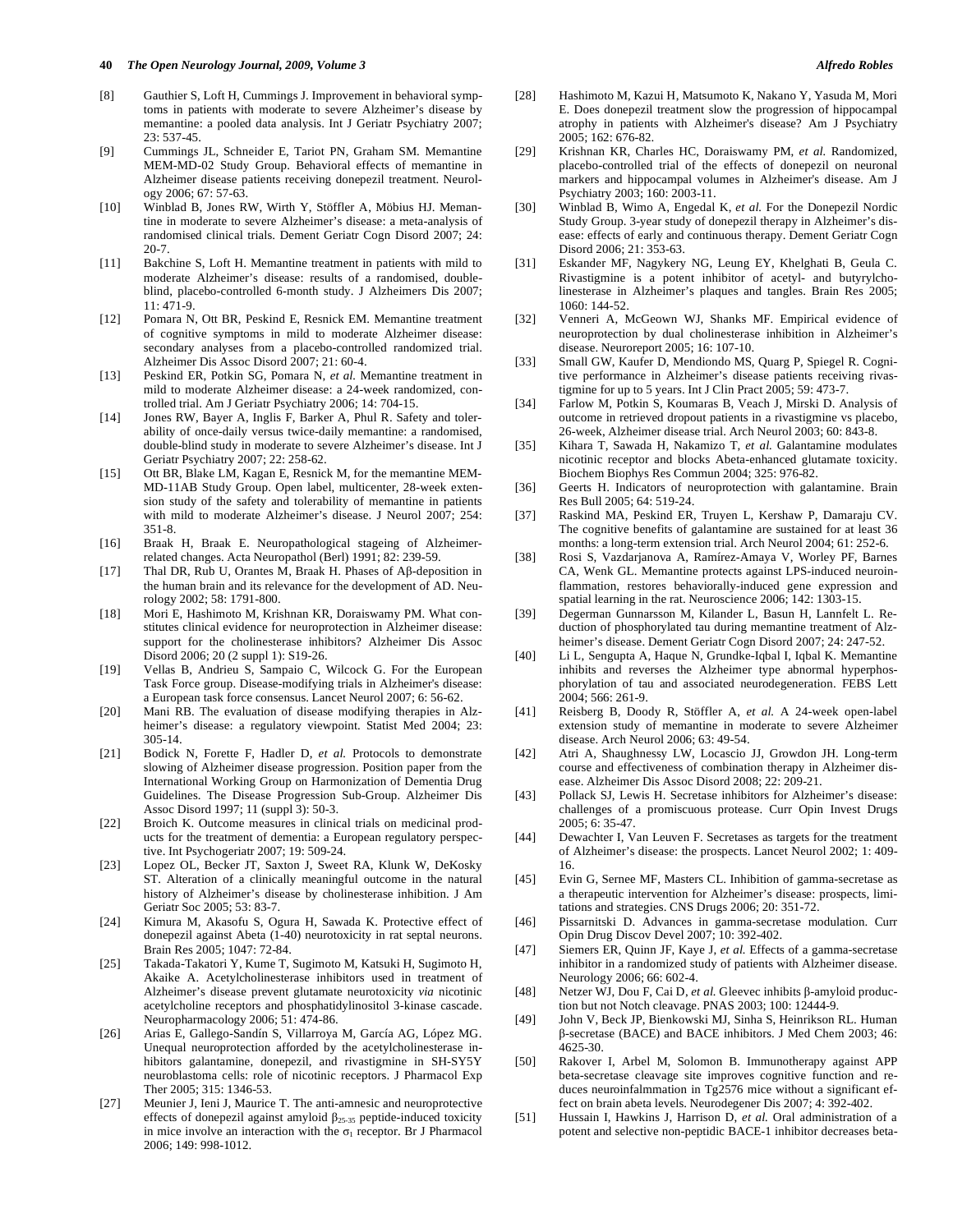cleavage of amyloid precursor protein and amyloid-beta production *in vivo*. J Neurochem 2007; 100: 802-9.

- [52] Shimmyo Y, Kihara T, Akaike A, Niidome T, Sugimoto H. Flavonols and flavones as BACE-1 inhibitors: structure-activity relationship in cell-free, cell-based and in silico studies reveal novel pharmacophore features. Biochim Biophys Acta 2008; 1780: 819- 25.
- [53] Ghosh AK, Kumaragurubaran N, Tang J. Recent developments of structure based  $\beta$ -secretase inhibitors for Alzheimer's disease. Curr Top Med Chem 2005; 5: 1609-22.
- [54] Beswick P, Charrier N, Clarke B, *et al.* BACE-1 inhibitors part 3: identification of hydroxy ethylamines (HEAs) with nanomolar potency in cells. Bioorg Med Chem Lett 2008; 18: 1022-6.
- [55] Clarke B, Demont E, Dingwall C, *et al.* BACE-1 inhibitors part 2: identification of hydroxy ethylamines (HEAs) with reduced peptidic character. Bioorg Med Chem Lett 2008; 18: 1017-21.
- [56] Jennings LD, Cole DC, Stock JR, *et al.* Acylguanidine inhibitors of beta-secretase: optimization of the pyrrole ring substituents extending into the S1' substrate binding pocket. Bioorg Med Chem Lett 2008; 18: 767-71.
- [57] Iserloh U, Pan J, Stamford AW, et al. Discovery of an orally efficaceous 4-phenoxypyrrolidine-based BACE-1 inhibitor. Bioorg Med Chem Lett 2008; 18: 418-22.
- [58] Geschwindner S, Olsson LL, Albert JS, *et al.* Discovery of a novel warhead against beta-secretase through fragment-based lead generation. J Med Chem 2007; 50: 5903-11.
- [59] Maillard MC, Hom RK, Benson TE, *et al.* Design, synthesis, and crystal structure of hydroxyethyl secondary amine-based peptidomimetic inhibitors of human beta-secretase. J Med Chem 2007; 50: 776-81.
- [60] Stauffer SR, Stanton MG, Gregro AR, *et al.* Discovery and SAR of isonicotinamide BACE-1 inhibitors that bind beta-secretase in a N-terminal 10s-loop down conformation. Bioorg Med Chem Lett 2007; 17: 1788-92.
- [61] Luo Y, Bolon B, Kahn S, *et al.* Mice deficient in BACE1, the Alzheimer's  $\beta$ -secretase, have normal phenotype and abolished -amyloid generation. Nat Neurosci 2001; 4: 231-2.
- [62] Sankaranarayanan S, Price EA, Wu G, *et al. In vivo* beta-secretase 1 inhibition leads to brain Abeta lowering and increased alphasecretase processing of amyloid precursor protein without effect on neuroregulin-1. J Pharmacol Exp Ther 2008; 324: 957-69.
- [63] Cavalli A, Bolognesi ML, Capsoni S, *et al.* A small molecule targeting the multifactorial nature of Alzheimer's disease. Angew Chem Int Ed 2007; 46: 3689-92.
- [64] Sahin M, Karauzum SB, Perry G, Smith MA, Aliciguzel Y. Retinoic acid isomers protect hippocampal neurons from amyloid-beta induced neurodegeneration. Neurotox Res 2005; 7: 243-50.
- [65] Goodman AB. Retinoid receptors, transporters, and metabolizers as therapeutic targets in late onset Alzheimer disease. J Cell Physiol 2006; 209: 598-603.
- [66] Kojro E, Postina R, Buro C, Meiringer C, Gehrig-Burger K, Fahrenholz F. The neuropeptide PACAP promotes the alpha-secretase pathway for processing the Alzheimer amyloid precursor protein. FASEB J 2006; 20: 512-4.
- [67] Heneka MT, O'Banion MK. Inflammatory processes in Alzheimer's disease. J Neuroimmunol 2007; 184: 69-91.
- [68] Imbimbo BP. The potential role of non-steroidal anti-inflammatory drugs in treating Alzheimer's disease. Expert Opin Investig Drugs 2004; 13: 1469-81.
- [69] Beher D, Clarke EE, Wrigley JD, *et al.* Selected non-steroidal antiinflammatory drugs and their derivatives target gamma-secretase at a novel site. Evidence for an allosteric mechanism. J Biol Chem 2004; 279: 43419-26.
- [70] Green KN, Billings LM, Roozendaal B, McGaugh JL, LaFerla FM. Glucocorticoids increase amyloid-beta and tau pathology in a mouse model of Alzheimer's disease. J Neurosci 2006; 26: 9047- 56.
- [71] Gamerdinger M, Clement AB, Behl C. Cholesterol-like effects of selective cyclooxigenase inhibitors and fibrates on cellular membranes and amyloid-beta production. Mol Pharmacol 2007; 72: 141-51.
- [72] Kukar T, Murphy MP, Eriksen JL, *et al.* Diverse compounds mimic Alzheimer disease-causing mutations by augmenting Abeta42 production. Nat Med 2005; 11: 545-50.
- [73] Szekely CA, Breitner JCS, Fitzpatrick AL, *et al.* NSAID use and dementia risk in the Cardiovascular Health Study: role of APOE and NSAID type. Neurology 2008; 70: 17-24.
- [74] Szekely CA, Breitner JCS, Østbye T, *et al.* No advantage of A42-lowering NSAIDs for prevention of Alzheimer dementia in six pooled cohort studies. Neurology 2008; 70: 2291-8.
- [75] Vlad SC, Miller DR, Kowall NW, Felson DT. Protective effects of NSAIDs on the development of Alzheimer disease. Neurology 2008; 70: 1672-7.
- [76] Geerts H. Drug evaluation: (R)-flurbiprofen, an enantiomer of flurbiprofen for the treatment of Alzheimer's disease. IDrugs 2007; 10: 121-33.
- [77] Ostrowski SM, Wilkinson BL, Golde TE, Landreth G. Statins reduce amyloid-beta production through inhibition of protein isoprenylation. J Biol Chem 2007; 282: 26832-44.
- [78] Parsons RB, Farrant JK, Price GC, Subramaniam D, Austen BM. Regulation of the lipidation of beta-secretase by statins. Biochem Soc Trans 2007; 35: 577-82.
- [79] Cibicková L, Palicka V, Cibicek N, *et al.* Differential effects of statins and alendronate on cholinesterases in serum and brain of rats. Physiol Res 2007; 56: 765-70.
- [80] Riekse RG, Li G, Petrie EC, *et al.* Effect of statins on Alzheimer's disease biomarkers in cerebrospinal fluid. J Alzheimer Dis 2006; 10: 399-406.
- [81] Höglund K, Blennow K. Effect of HMG-CoA reductase inhibitors on beta-amyloid peptide levels: implications for Alzheimer's disease. CNS Drugs 2007; 21: 449-62.
- [82] Salins P, Shawesh S, He Y, *et al*. Lovastatin protects human neurons against Abeta-induced toxicity and causes activation of betacatenin-TCF/LEF signaling. Neurosci Lett 2007; 412: 211-6.
- [83] Li G, Larson EB, Sonnen JA, *et al.* Statin therapy is associated with reduced neuropathologic changes of Alzheimer disease. Neurology 2007; 69: 878-85.
- [84] Kuller LH. Statins and dementia. Curr Atheroscler Rep 2007; 9: 154-61.
- [85] Zhou B, Teramukai S, Fukushima M. Prevention and treatment of dementia or Alzheimer's disease by statins: a meta-analysis. Dement Geriatr Cogn Disord 2007; 23: 194-201.
- [86] Morinaga A, Hirohata M, Ono K, Yamada M. Estrogen has antiamyloidogenic effects on Alzheimer's beta-amyloid fibrils *in vitro*. Biochem Biophys Res Commun 2007; 359: 697-702.
- [87] Alvarez-de-la-Rosa M, Silva I, Nilsen J, *et al.* Estradiol prevents neural tau hyperphosphorylation characteristic of Alzheimer's disease. Ann NY Acad Sci 2005; 1052: 210-24.
- [88] Simpkins JW, Dykens JA. Mitochondrial mechanisms of estrogen neuroprotection. Brain Res Rev 2008; 57: 421-30.
- [89] Nilsen J, Chen S, Irwin RW, Iwamoto S, Brinton RD. Estrogen protects neuronal cells from amyloid beta-induced apoptosis *via*  regulation of mitochondrial proteins and function. BMC Neurosci 2006; 7: 74.
- [90] Bora SH, Liu Z, Kecojevic A, Merchenthaler I, Koliatsos VE. Direct, complex effects of estrogens on basal forebrain cholinergic neurons. Exp Neurol 2005; 194: 506-22.
- [91] Hajszan T, Milner TA, Leranth C. Sex steroids and the dentate gyrus. Prog Brain Res 2007; 163: 399-415.
- [92] Zandi PP, Carlson MC, Plassman BL, *et al.* Hormone replacement therapy and incidence of Alzheimer disease in older women: the Cache County Study. JAMA 2002; 288: 2123-9.
- [93] Hu L, Yue Y, Zuo PP, *et al.* Evaluation of neuroprotective effects of long-term low dose hormone replacement therapy on postmenopausal women brain hippocampus using magnetic resonance scanner. Chin Med Sci J 2006; 21: 214-8.
- [94] Shumaker SA, Legault C, Rapp SH, *et al.* Estrogen plus progestin and the incidence of dementia and mild cognitive impairment in postmenopausal women: the Women's Health Initiative Memory Study: a randomized controlled trial. JAMA 2003; 289: 2651-62.
- [95] Roberts RO, Cha RH, Knopman DS, Petersen RC, Rocca WA. Postmenopausal estrogen therapy and Alzheimer disease: overall negative findings. Alzheimer Dis Assoc Disord 2006; 20: 141-6.
- [96] Petitti DB, Crooks VC, Chiu V, Buckwalter JC, Chui HC. Incidence of dementia in long-term hormone users. Am J Epidemiol 2008; 167: 692-700.
- [97] Chen S, Nilsen J, Brinton RD. Dose and temporal pattern of estrogen exposure determines neuroprotective outcome in hippocampal neurons: therapeutic implications. Endocrinology 2006; 147: 5303- 13.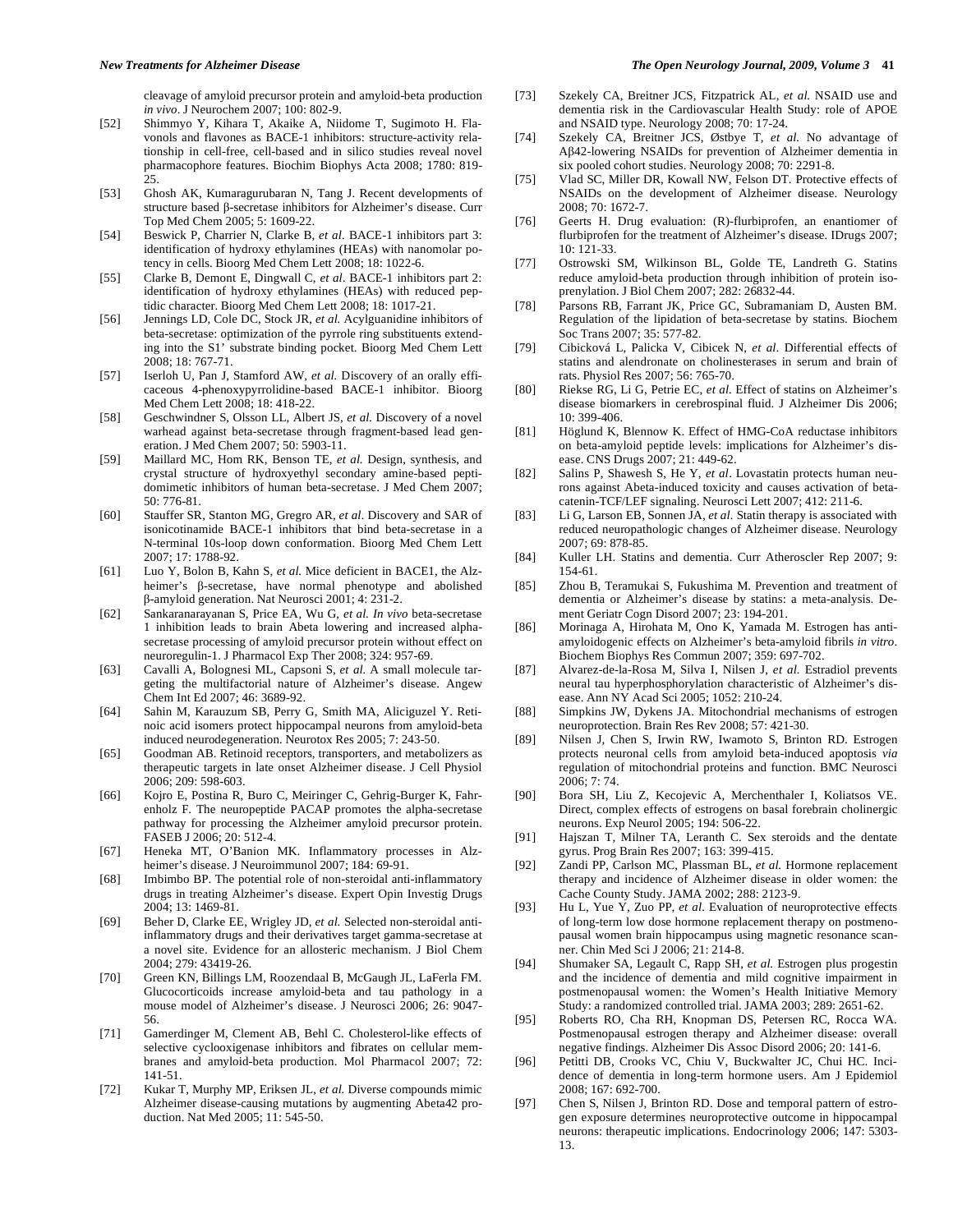#### **42** *The Open Neurology Journal, 2009, Volume 3 Alfredo Robles*

- [98] Hogervorst E, Yaffe K, Richards M, Huppert F. Hormone replacement therapy to maintain cognitive function in women with dementia. Cochrane Database Syst Rev 2002 (3): CD003799.
- [99] Webber KM, Perry G, Smith MA, Casadesus G. The contribution of luteinizing hormone to Alzheimer disease pathogenesis. Clin Med Res 2007; 5: 177-83.
- [100] Casadesus G, Webber KM, Atwood CS, *et al.* Luteinizing hormone modulates cognition and amyloid-beta deposition in Alzheimer APP transgenic mice. Biochim Biophys Acta 2006; 1762: 447-52.
- [101] Shaw KT, Utsuki T, Rogers J, *et al*. Phenserine regulates translation of beta-amyloid precursor protein mRNA by a putative interleukin-1 responsive element, a target for drug development. Proc Natl Acad Sci USA 2001; 98: 7605-10.
- [102] Kadir A, Andreasen N, Almkvist O, *et al.* Effect of phenserine treatment on brain functional activity and amyloid in Alzheimer's disease. Ann Neurol 2008; 63: 621-31.
- [103] Rockenstein E, Mante M, Adame A, Crews L, Moessler H, Masliah E. Effects of Cerebrolysin on neurogenesis in an APP transgenic model of Alzheimer's disease. Acta Neuropathol 2007; 113: 265- 75.
- [104] Rockenstein E, Torrance M, Mante M, *et al.* Cerebrolysin decreases amyloid- $\beta$  production by regulating amyloid protein precursor maturation in a transgenic model of Alzheimer's disease. J Neurosci Res 2006; 83: 1252-61.
- [105] Wei ZH, He QB, Wang H, Su BH, Chen HZ. Meta-analysis: the efficacy of nootropic agent Cerebrolysin in the treatment of Alzheimer's disease. J Neural Transm 2007; 114: 629-34.
- [106] Gordon DJ, Sciarretta KL, Meredith SC. Inhibition of betaamyloid(40) fibrillogenesis and disassembly of beta-amyloid(40) fibrils by short beta-amyloid congeners containing N-methyl amino acids at alternate residues. Biochemistry 2001; 40: 8237-45.
- [107] Permanne B, Adessi C, Fraga S, Frossard MJ, Saborio GP, Soto C. Are beta-sheet breaker peptides dissolving the therapeutic problem of Alzheimer's disease? J Neural Transm Suppl 2002; (62): 293- 301.
- [108] Solomon B. Anti-aggregating antibodies, a new approach towards treatment of conformational diseases. Curr Med Chem 2002; 9: 1737-49.
- [109] Santa-Maria I, Hernández F, Del Rio J, Moreno FJ, Avila J. Tramiprosate, a drug of potential interest for the treatment of Alzheimer's disease, promotes an abnormal aggregation of tau. Mol Neurodegener 2007; 2: 17.
- [110] Rosini M, Andrisano V, Bartolini M, *et al.* Rational approach to discover multipotent anti-Alzheimer drugs. J Med Chem 2005; 48: 360-3.
- [111] Bilikiewicz A, Gaus W. Colostrinin (a naturally occurring, prolinerich, polypeptide mixture) in the treatment of Alzheimer's disease. J Alzheimers Dis 2004; 6: 17-26.
- [112] Garcia-Alloza M, Borrelli LA, Rozkalne A, Hyman BT, Bacskai BJ. Curcumin labels amyloid pathology *in vivo*, disrupts existing plaques, and partially restores distorted neurites in an Alzheimer mouse model. J Neurochem 2007; 102: 1095-104.
- [113] Baum L, Lam CW, Cheung SK, *et al*. Six-month randomized, placebo-controlled, double-blind, pilot clinical trial of curcumin in patients with Alzheimer disease. J Clin Psychopharmacol 2008; 28: 110-3.
- [114] Smith DG, Cappai R, Barnham KJ. The redox chemistry of the Alzheimer's disease amyloid  $\beta$  peptide. Biochim Biophys Acta 2007; 1768: 1976-90.
- [115] Flinn JM, Hunter D, Linkous DH, et al. Enhanced zinc consumption causes memory deficits and increased brain levels of zinc. Physiol Behav 2005; 83: 793-803.
- [116] Sampson E, Jenagaratnam L, McShane R. Metal protein attenuating compounds for the treatment of Alzheimer's disease. Cochrane Database Syst Rev 2008; (1): CD005380.
- [117] Ferrer I, Boada Rovira M, Sánchez Guerra ML, Rey MJ, Costa-Jussá F. Neuropathology and pathogenesis of encephalitis following amyloid-beta immunization in Alzheimer's disease. Brain Pathol 2004; 14: 11-20.
- [118] Gilman S, Koller M, Black RS, *et al.* Clinical effects of Abeta immunization (AN1792) in patients with AD in an interrupted trial. Neurology 2005; 64: 1553-62.
- [119] Fox NC, Black RS, Gilman S, *et al.* Effects of Abeta immunization (AN1792) on MRI measures of cerebral volume in Alzheimer disease. Neurology 2005; 64: 1563-72.
- [120] Pfeifer M, Boncristiano S, Bondolfi L, *et al.* Cerebral hemorrhage after passive anti-Abeta immunotherapy. Science 2002; 298: 1379.
- [121] Rönnemaa E, Zethelius B, Sundelöf J, *et al.* Impaired insulin secretion increases the risk of Alzheimer disease. Neurology 2008; 71: 1065-71.
- [122] Watson GS, Craft S. The role of insulin resistance in the pathogenesis of Alzheimer's disease: implications for treatment. CNS Drugs 2003; 17: 27-45.
- [123] Risner ME, Saunders AM, Altman JF, *et al*. Rosiglitazone in Alzheimer's Disease Study Group. Efficacy of rosiglitazone in a genetically defined population with mild-to-moderate Alzheimer's disease. Pharmacogenomics J 2006; 6: 246-54.
- [124] Watson GS, Cholerton BA, Reger MA, *et al.* Preserved cognition in patients with early Alzheimer disease and amnestic mild cognitive impairment during treatment with rosiglitazone: a preliminary study. Am J Geriatr Psychiatry 2005; 13: 950-8.
- [125] Lago RM, Singh PP, Nesto RW. Congestive heart failure and cardiovascular death in patients with prediabetes and type 2 diabetes given thiazolidinediones: a meta-analysis of randomised clinical trials. Lancet 2007; 370: 1129-36.
- [126] Reger MA, Watson GS, Green PS, *et al.* Intranasal insulin improves cognition and modulates beta-amyloid in early AD. Neurology 2008; 70: 440-8.
- [127] Reger MA, Watson GS, Frey WH 2nd, *et al.* Effects of intranasal insulin on cognition in memory-impaired older adults: modulation by APOE genotype. Neurobiol Aging 2006; 27: 451-8.
- [128] Higgins PJ. The TGF- $\beta$ 1/upstream stimulatory factor-regulated PAI-1 gene: potential involvement and a therapeutic target in Alzheimer's disease. J Biomed Biotechnol 2006; 2006: 15792.
- [129] Medina MG, Ledesma MD, Domínguez JE, *et al.* Tissue plasminogen activator mediates amyloid-induced neurotoxicity *via* Erk1/2 activation. EMBO J 2005; 24: 1706-16.
- [130] Mouradian MM, Blin J, Giuffra M, *et al.* Somatostatin replacement therapy for Alzheimer dementia. Ann Neurol 1991; 30: 610-3.
- [131] Burgos-Ramos E, Hervás-Aguilar A, Aguado-Llera D, *et al.* Somatostatin and Alzheimer's disease. Mol Cell Endocrinol 2008; 286: 104-11.
- [132] Saito T, Iwata N, Tsubuki S, *et al.* Somatostatin regulates brain amyloid beta peptide Abeta42 through modulation of proteolytic degradation. Nat Med 2005; 11: 434-9.
- [133] Hooper C, Killick R, Lovestone S. The GSK3 hypothesis of Alzheimer's disease. J Neurochem 2008; 104: 1433-9.
- [134] Tanimukai H, Grundke-Iqbal I, Iqbal K. Up-regulation of inhibitors of protein phosphatase-2A in Alzheimer's disease. Am J Pathol 2005; 166: 1761-71.
- [135] Iqbal K, Grundke-Iqbal I. Alzheimer neurofibrillary degeneration: significance, etiopathogenesis, therapeutics and prevention. J Cell Mol Med 2008; 12: 38-55.
- [136] Leclerc S, Garnier M, Hoessel R, *et al.* Indirubins inhibit glycogen synthase kinase-3 $\beta$  and CDK5/P25, two protein kinases involved in abnormal tau phosphorylation in Alzheimer's disease. J Biol Chem 2001; 276: 251-60.
- [137] Leost M, Schultz C, Link A, *et al.* Paullones are potent inhibitors of glycogen synthase kinase-3 $\beta$  and cyclin-dependent kinase 5/p25. Eur J Biochem 2000; 267: 5983-94.
- [138] Mettey Y, Gompel M, Thomas V, et al. Aloisines, a new family of CDK/GSK-3 inhibitors. SAR study, crystal structure in complex with CDK2, enzyme selectivity, and cellular effects. J Med Chem 2003; 46: 222-36.
- [139] Meijer L, Thunnissen A-MWH, White AW, *et al.* Inhibition of cyclin-dependent kinases,  $GSK-3\beta$  and  $CK1$  by hymenialdisine, a marine sponge constituent. Chem Biol 2000; 7: 51-63.
- [140] Engel T, Goñi-Oliver P, Gómez de Barreda E, Lucas JJ, Hernández F, Avila J. Lithium, a potential protective drug in Alzheimer's disease. Neurodegener Dis 2008; 5: 247-9.
- [141] Ryves WJ, Dalton EC, Harwood AJ, Williams RSB. GSK-3 activity in neocortical cells is inhibited by lithium but not carbamazepine or valproic acid. Bipolar Disord 2005; 7: 260-5.
- [142] Phiel CJ, Wilson CA, Lee VM, Klein PS. GSK-3alpha regulates production of Alzheimer's disease amyloid-beta peptides. Nature 2003; 423: 435-9.
- [143] Feyt C, Kienlen-Campard P, Leroy K, *et al.* Lithium chloride increases the production of amyloid-beta peptide independently from its inhibition of glycogen synthase kinase 3. J Biol Chem 2005; 280: 33220-7.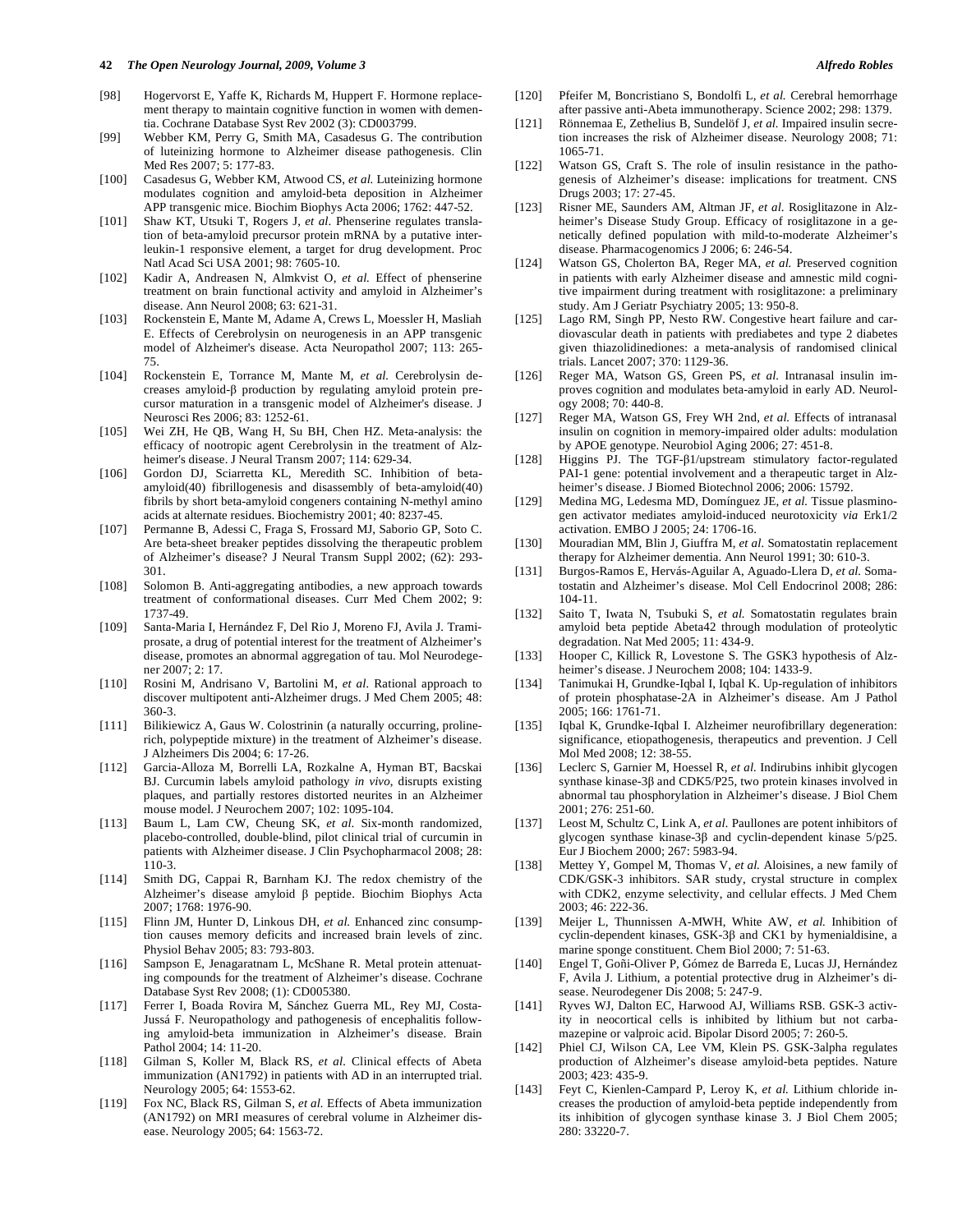- [144] Castro A, Encinas A, Gil C, *et al.* Non-ATP competitive glycogen synthase kinase 3beta (GSK-3beta) inhibitors: study of structural requirements for thiadiazolidinone derivatives. Bioorg Med Chem 2008; 16: 495-510.
- [145] Luna-Medina R, Cortes-Canteli M, Sanchez-Galiano S, *et al.* NP031112, a thiadiazolidinone compound, prevents inflammation and neurodegeneration under excitotoxic conditions: potential therapeutic role in brain disorders. J Neurosci 2007; 27: 5766-76.
- [146] Butler D, Bendiske J, Michaelis ML, Karanian DA, Bahr BA. Microtubule-stabilizing agent prevents protein accumulationinduced loss of synaptic markers. Eur J Pharmacol 2007; 562: 20-7.
- [147] Asuni AA, Boutajangout A, Quartermain D, Sigurdsson EM. Immunotherapy targeting pathological tau conformers in a tangle mouse model reduces brain pathology with associated functional improvements. J Neurosci 2007; 27: 9115-29.
- [148] Chappell AS, Gonzales C, Williams J, Witte MM, Mohs RC, Sperling R. AMPA potentiator treatment of cognitive deficits in Alzheimer disease. Neurology 2007; 68: 1008-12.
- [149] Bachurin S, Bukatina E, Lermontova N, *et al.* Antihistamine agent Dimebon as a novel neuroprotector and a cognition enhancer. Ann NY Acad Sci 2001; 939: 425-35.
- [150] Lermontova NN, Redkozubov AE, Shevtsova EF, Serkova TP, Kireeva EG, Bachurin SO. Dimebon and tacrine inhibit neurotoxic action of beta-amyloid in culture and block L-type  $Ca^{2+}$  channels. Bull Exp Biol Med 2001; 132: 1079-83.
- [151] Bachurin SO, Shevtsova EP, Kireeva EG, Oxenkrug GF, Sablin SO. Mitochondria as a target for neurotoxins and neuroprotective agents. Ann NY Acad Sci 2003; 993: 334-44.
- [152] Doody RS, Gavrilova SI, Sano M, *et al.* Effect of dimebon on cognition, activities of daily living, behavior, and global function in patients with mild-to-moderate Alzheimer's disease: a randomised, double-blind, placebo-controlled study. Lancet 2008; 372: 207-15.
- [153] Pietá Dias C, Martins de Lima MN, Presti-Torres J, *et al.* Memantine reduces oxidative damage and enhances long-term recognition memory in aged rats. Neuroscience 2007; 146: 1719-25.
- [154] Zoladz PR, Campbell AM, Park CR, Schaefer D, Danysz W, Diamond DM. Enhancement of long-term spatial memory in adult rats by the noncompetitive NMDA receptor antagonists, memantine and neramexane. Pharmacol Biochem Behav 2006; 85: 298-306.
- [155] Zandi PP, Anthony JC, Khachaturian AS, *et al.* Reduced risk of Alzheimer disease in users of antioxidant vitamin supplements: the Cache County Study. Arch Neurol 2004; 61: 82-8.
- [156] Grundman M. Vitamin E and Alzheimer disease: the basis for additional clinicals trials. Am J Clin Nutr 2000; 71: 630S-636S.
- [157] Sano M, Ernesto C, Thomas RG, et al. A controlled trial of selegiline, alpha-tocopherol, or both as treatment for Alzheimer's disease. The Alzheimer's Disease Cooperative Study. N Engl J Med 1997; 336: 1216-22.
- [158] Isaac M, Quinn R, Tabet N. Vitamin E for Alzheimer's disease and mild cognitive impairment. Cochrane Database Syst Rev 2000; (4): CD002854.
- [159] Miller ER III, Pastor-Barriuso R, Dalal D, Riemersma RA, Appel LJ, Guallar E. Meta-analysis: high-dosage vitamin E supplementation may increase all-cause mortality. Ann Intern Med 2004; 142: 37-46.
- [160] DeKosky ST, Williamson JD, Fitzpatrick AL, *et al.* Ginkgo biloba for prevention of dementia: a randomized controlled trial. JAMA 2008; 300: 2253-62.
- [161] McCarney R, Fisher P, Iliffe S, *et al.* Ginkgo biloba for mild to moderate dementia in a community setting: a pragmatic, randomised, parallel-group, double-blind, placebo-controlled trial. Int J Geriatr Psychiatry 2008; 23: 1222-30.
- [162] Dodge HH, Zitzelberger T, Oken BS, Howieson D, Kaye J. A randomized placebo-controlled trial of ginkgo biloba for the prevention of cognitive decline. Neurology 2008; 70: 1809-17.
- [163] Haemorrhage due to Ginkgo biloba? Prescrire Int 2008; 17: 19.
- [164] Cheng Y, Feng Z, Zhang QZ, Zhang JT. Beneficial effects of melatonin in experimental models of Alzheimer disease. Acta Pharmacol Sin 2006; 27: 129-39.
- [165] Wang JZ, Wang ZF. Role of melatonin in Alzheimer-like neurodegeneration. Acta Pharmacol Sin 2006; 27: 41-9.
- [166] Brunner P, Sözer-Topcular N, Jockers R, *et al.* Pineal and cortical melatonin receptors MT1 and MT2 are decreased in Alzheimer's disease. Eur J Histochem 2006; 50: 311-6.
- [167] Rodríguez-Franco MI, Fernández-Bachiller MI, Pérez C, Hernández-Ledesma B, Bartolomé B. Novel tacrine-melatonin hy-

brids as dual-acting drugs for Alzheimer disease, with improved acetylcholinesterase inhibitory and antioxidant properties. J Med Chem 2006; 49: 459-62.

- [168] Birks J, Flicker L. Selegiline for Alzheimer's disease. Cochrane Database Syst Rev 2003; (1): CD000442.
- [169] Youdim MB, Bar Am O, Yogev-Falach M, *et al.* Rasagiline: neurodegeneration, neuroprotection, and mitochondrial permeability transition. J Neurosci Res 2005; 79: 172-9.
- [170] Youdim MB, Amit T, Bar-Am O, Weinreb O, Yogev-Falach M. Implications of co-morbidity for etiology and treatment of neurodegenerative diseases with multifunctional neuroprotectiveneurorescue drugs; ladostigil. Neurotox Res 2006; 10: 181-92.
- [171] De Bruin VM, Vieira MC, Rocha MN, Viana GS. Cortisol and dehydroepiandrosterone sulfate plasma levels and their relationship to aging, cognitive function, and dementia. Brain Cogn 2002; 50: 316-23.
- [172] Brown ES, Woolston D, Frol A, *et al.* Hippocampal volume, spectroscopy, cognition, and mood in patients receiving corticosteroid therapy. Biol Psychiatry 2004; 55: 538-45.
- [173] Bastianetto S, Ramassamy C, Poirier J, Quirion R. Dehydroepiandrosterone (DHEA) protects hippocampal cells from oxidative stress-induced damage. Brain Res Mol Brain Res 1999; 66: 35-41.
- [174] Kimonides VG, Khatibi NH, Svendsen CN, Sofroniew MV, Herbert J. Dehydroepiandrosterone (DHEA) and DHEA-sulfate (DHEAS) protect hippocampal neurons against excitatory amino acid-induced neurotoxicity. Proc Natl Acad Sci USA 1998; 95: 1852-7.
- [175] Wolkowitz OM, Kramer JH, Reus VI, *et al*, and the DHEA-Alzheimer's Disease Collaborative Research Group. DHEA treatment of Alzheimer's disease: a randomized, double-blind, placebocontrolled study. Neurology 2003; 60: 1071-6.
- [176] Wang R, Yan H, Tang XC. Progress in studies of huperzine A, a natural cholinesterase inhibitor from Chinese herbal medicine. Acta Pharmacol Sin 2006; 27: 1-26.
- [177] Fu H, Li W, Luo J, *et al.* Promising anti-Alzheimer's dimer bis(7) tacrine reduces beta-amyloid generation by directly inhibiting BACE-1 activity. Biochem Biophys Res Commun 2008; 366: 631- 6.
- [178] Ma QL, Teter B, Ubeda OJ, *et al.* Omega-3 fatty acid docosahexaenoic acid increases SorLA/LR11, a sorting protein with reduced expression in sporadic Alzheimer's disease (AD): relevance to AD prevention. J Neurosci 2007; 27: 14299-307.
- [179] Farooqui AA, Ong WY, Horrocks LA, Chen P, Farooqui T. Comparison of biochemical effects of statins and fish oil in brain: the battle of the titans. Brain Res Rev 2007; 56: 443-71.
- [180] Lim GP, Calon F, Morihara T, *et al.* A diet enriched with the omega-3 fatty acid docosahexaenoic acid reduces amyloid burden in an aged Alzheimer mouse model. J Neurosci 2005; 25: 3032-40.
- [181] Calon F, Lim GP, Yang F, *et al.* Docosahexaenoic acid protects from dendritic pathology in an Alzheimer's disease mouse model. Neuron 2004; 43: 633-45.
- [182] Green KN, Martinez-Coria H, Khashwji H, *et al.* Dietary docosahexaenoic acid and docosapentaenoic acid ameliorate amyloid- $\beta$ and tau pathology *via* a mechanism involving presenilin 1 levels. J Neurosci 2007; 27: 4385-95.
- [183] Whalley LJ, Deary IJ, Starr JM, *et al.* n-3 Fatty acid erythrocyte membrane content, *APOE 4*, and cognitive variation: an observational follow-up study in late adulthood. Am J Clin Nutr 2008; 87: 449-54.
- [184] Barberger-Gateau P, Raffaitin C, Letenneur L, *et al*. Dietary patterns and risk of dementia: the Three-City cohort study. Neurology 2007; 69: 1921-30.
- [185] Freund-Levi Y, Eriksdotter-Jönhagen M, Cederholm T, *et al.* Omega-3 fatty acid treatment in 174 patients with mild to moderate Alzheimer disease: OmegAD study: a randomized double-blind trial. Arch Neurol 2006; 63: 1402-8.
- [186] Chauhan NB, Siegel GJ, Feinstein DL. Propentofylline attenuates tau hyperphosphorylation in Alzheimer's Swedish mutant model Tg2576. Neuropharmacology 2005; 48: 93-104.
- [187] Rother M, Erkinjuntti T, Roessner M, Kittner B, Marcusson J, Karlsson I. Propentofylline in the treatment of Alzheimer's disease and vascular dementia: a review of phase III trials. Dement Geriatr Cogn Disord 1998; 9 (suppl 1): 36-43.
- [188] Frampton M, Harvey RJ, Kirchner V. Propentofylline for dementia. Cochrane Database Syst Rev 2003; (2): CD002853.